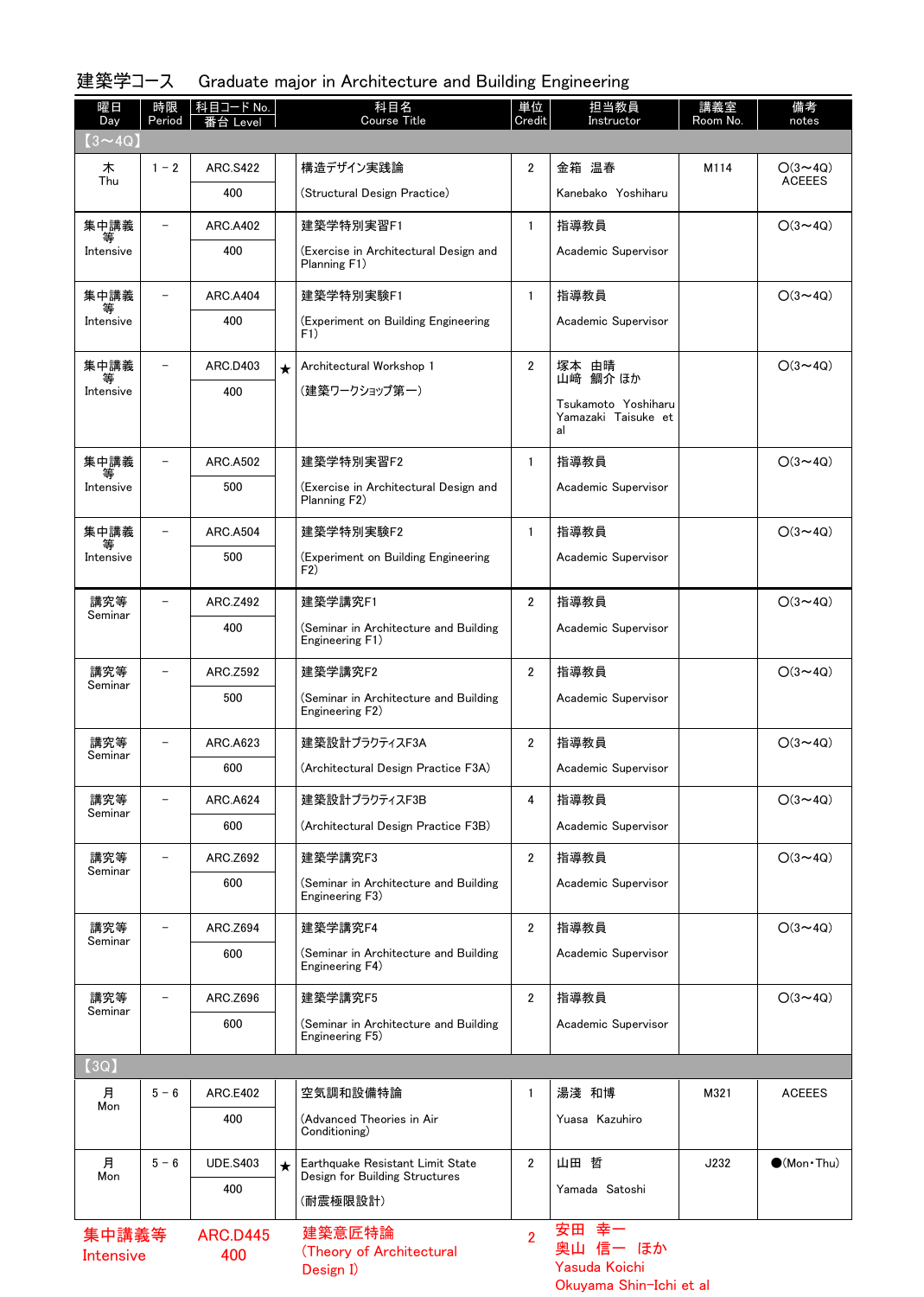| 曜日<br>Day              | 時限<br>Period | │科目コード No. │<br>番台 Level |         | 科目名<br><b>Course Title</b>                                          | 単位<br>Credit   | 担当教員<br>Instructor                          | 講義室<br>Room No. | 備考<br>notes                           |
|------------------------|--------------|--------------------------|---------|---------------------------------------------------------------------|----------------|---------------------------------------------|-----------------|---------------------------------------|
| (3Q)                   |              |                          |         |                                                                     |                |                                             |                 |                                       |
| 月<br>Mon               | $5 - 8$      | <b>ARC.D424</b>          | $\star$ | Theory of Architectural Space and<br>Planning                       | $\mathbf{2}$   | 塚本 由晴<br><b>XX AVERMAETE Tom</b>            | M112            | □                                     |
|                        |              | 400                      |         | (建築空間設計特別演習)                                                        |                | Tsukamoto Yoshiharu<br>X Tom Avermaete      |                 |                                       |
| 夹                      | $5 - 6$      | <b>ARC.D422</b>          | $\star$ | Architectural Design Studio II                                      | $\overline{2}$ | 安田 幸一<br>奥山 信一 ほか                           | M112            | $\bigoplus$ (Tue+Fri)                 |
| $He$<br>集中講義           |              | 400                      |         | (建築意匠設計第二)                                                          |                | Yasuda Koichi                               |                 |                                       |
| 等<br>Intensive         |              |                          |         |                                                                     |                | Okuyama Shin-Ichi<br>et al                  |                 |                                       |
| 火<br>Tue               | $5 - 6$      | ARC.S403                 |         | PC構造設計特論                                                            | $\overline{2}$ | 坂田 弘安                                       | M321            | $\bigcirc$ (Tue Fri)<br><b>ACEEES</b> |
|                        |              | 400                      |         | (Advanced Course on Design of<br>Prestressed Conctere Structure)    |                | Sakata Hiroyasu                             |                 |                                       |
| 火<br>Tue               | $7 - 8$      | <b>ARC.S404</b>          |         | 複合構造特論                                                              | $\overline{2}$ | 堀田 久人                                       | M112            | $\bigcirc$ (Tue•Fri)<br><b>ACEEES</b> |
|                        |              | 400                      |         | (Composite Structure)                                               |                | Hotta Hisato                                |                 |                                       |
| 木<br>Thu               | $5 - 6$      | <b>ARC.E424</b>          |         | 建築の視環境設計                                                            | $\mathbf{1}$   | 中村 芳樹                                       | M112            | <b>ACEEES</b>                         |
|                        |              | 400                      |         | (Design Theory of Architectural Visual<br>Environment)              |                | Nakamura Yoshiki                            |                 |                                       |
| 木<br>Thu               | $5 - 6$      | <b>UDE.S403</b>          | $\star$ | Earthquake Resistant Limit State<br>Design for Building Structures  | $\overline{2}$ | 山田 哲                                        | J232            | $\bullet$ (Mon • Thu)                 |
|                        |              | 400                      |         | (耐震極限設計)                                                            |                | Yamada Satoshi                              |                 |                                       |
| 金<br>툐                 | $5 - 6$      | <b>ARC.D422</b>          | $\star$ | Architectural Design Studio II                                      | $\mathbf{2}$   | 安田 幸一<br>奥山 信一 ほか                           | M112            | $\bigoplus$ (Tue-Fri)                 |
| 集中講義<br>等<br>Intensive |              | 400                      |         | (建築意匠設計第二)                                                          |                | Yasuda Koichi<br>Okuyama Shin-Ichi<br>et al |                 |                                       |
| 金                      | $5 - 6$      | ARC.S403                 |         | PC構造設計特論                                                            | $\overline{2}$ | 坂田 弘安                                       | M321            | $\bigcirc$ (Tue · Fri)                |
| Fri                    |              | 400                      |         | (Advanced Course on Design of<br>Prestressed Conctere Structure)    |                | Sakata Hiroyasu                             |                 | <b>ACEEES</b>                         |
| 金                      | $7 - 8$      | <b>ARC.S404</b>          |         | 複合構造特論                                                              | $\overline{2}$ | 堀田 久人                                       | M112            | $\bullet$ (Tue•Fri)                   |
| Fri                    |              | 400                      |         | (Composite Structure)                                               |                | Hotta Hisato                                |                 | <b>ACEEES</b>                         |
| 集中講義                   |              | ARC.A603                 |         | 建築学特別プロジェクトF3·1                                                     | $\mathbf{1}$   | 指導教員                                        |                 |                                       |
| 等<br>Intensive         |              | 600                      |         | (Project in Architecture and Building<br>Engineering $F3 \cdot 1$ ) |                | Academic Supervisor                         |                 |                                       |
| 集中講義<br>等              |              | ARC.A607                 |         | 建築学特別プロジェクトF4·1                                                     | $\mathbf{1}$   | 指導教員                                        |                 |                                       |
| Intensive              |              | 600                      |         | (Project in Architecture and Building<br>Engineering $F4 \cdot 1$ ) |                | Academic Supervisor                         |                 |                                       |
| [4Q]                   |              |                          |         |                                                                     |                |                                             |                 |                                       |
| 月<br>Mon               | $1 - 4$      | <b>ARC.P442</b>          |         | 空間計画学特論第二                                                           | $\overline{2}$ | 大佛 俊泰                                       | W832            | □<br><b>ACEEES</b>                    |
|                        |              | 400                      |         | (Theories in Urban Analysis and<br>Planning II)                     |                | Osaragi Toshihiro                           |                 |                                       |
| 月<br>Mon               | $5 - 6$      | <b>UDE.S404</b>          | $\star$ | Damper-installed Structures and<br>Base-isolated Structures against | $\mathbf{2}$   | 笠井 和彦                                       | G323            | $\bullet$ (Mon · Thu)                 |
|                        |              | 400                      |         | Earthquakes                                                         |                | Kasai Kazuhiko                              |                 |                                       |
|                        |              |                          |         | (制振·免震構造特論)                                                         |                |                                             |                 |                                       |
| 月<br>Mon               | $5 - 8$      | ARC.D447                 | $\star$ | Architectural Theory for Urban Space                                | $\mathbf{2}$   | 塚本 由晴                                       | $M1 - 314$      | □<br><b>ACEEES</b>                    |
|                        |              | 400                      |         | (都市環境設計特論)                                                          |                | Tsukamoto Yoshiharu                         |                 |                                       |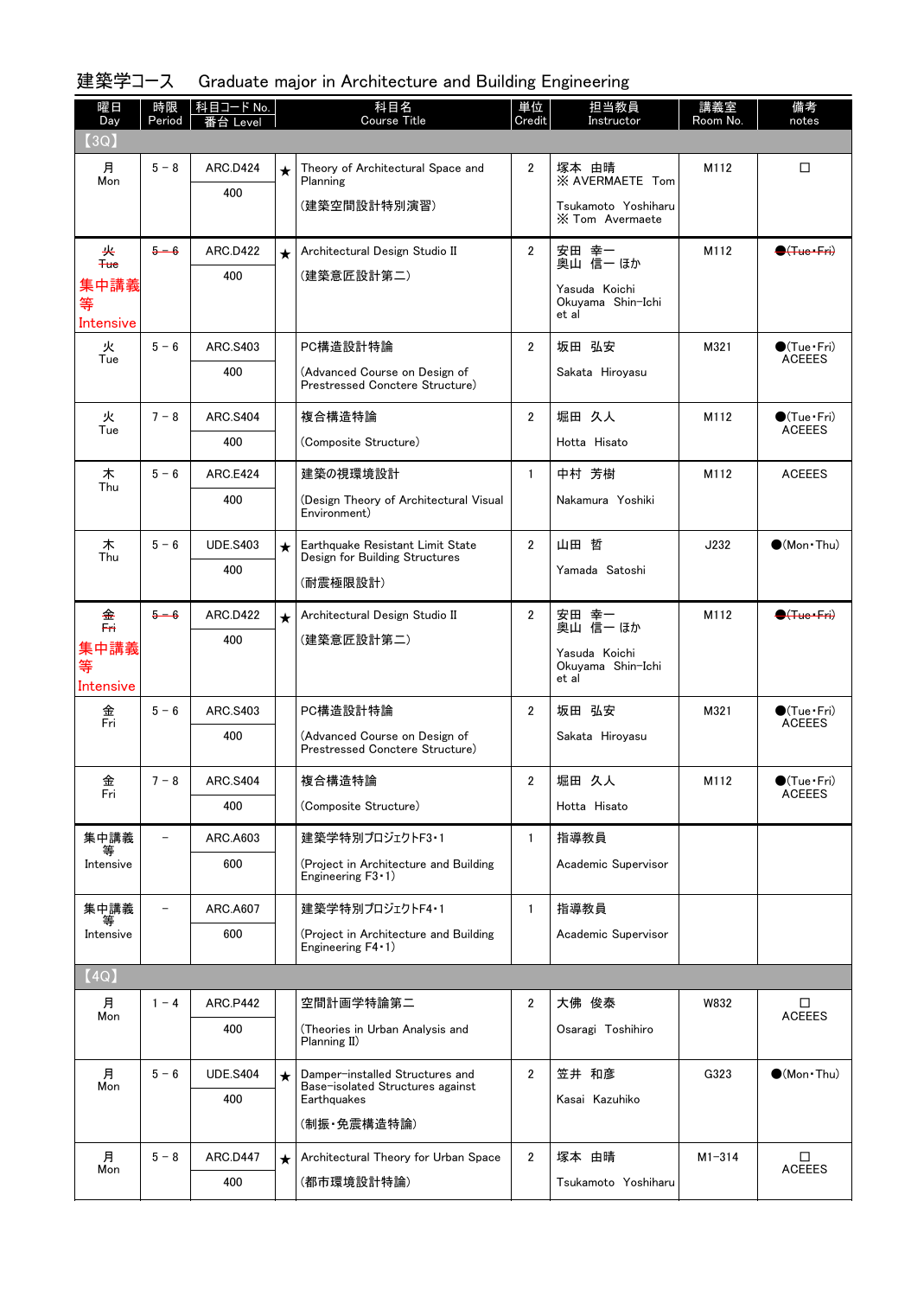| 建築学コース Graduate major in Architecture and Building Engineering |  |  |  |  |  |  |
|----------------------------------------------------------------|--|--|--|--|--|--|
|----------------------------------------------------------------|--|--|--|--|--|--|

| 曜日<br>Day            | 時限<br>Period             | 科目コード No.<br>番台 Level |         | 科目名<br><b>Course Title</b>                                                  | 単位<br>Credit   | 担当教員<br>Instructor         | 講義室<br>Room No. | 備考<br>notes            |
|----------------------|--------------------------|-----------------------|---------|-----------------------------------------------------------------------------|----------------|----------------------------|-----------------|------------------------|
| (4Q)                 |                          |                       |         |                                                                             |                |                            |                 |                        |
| 月<br>Mon             | $7 - 8$                  | <b>UDE.S405</b>       | $\star$ | Post-earthquake Damage Evaluation<br>and Rehabilitation of Steel Structures | $\overline{2}$ | 吉敷 祥一                      | J232            | $\bigcirc$ (Mon · Thu) |
|                      |                          | 400                   |         | (被災鉄骨造建物の損傷評価と補修設                                                           |                | Kishiki Shoichi            |                 |                        |
|                      |                          |                       |         | 計)                                                                          |                |                            |                 |                        |
| 火<br>Tue             | $3 - 6$                  | <b>ARC.P423</b>       |         | 施設計画学演習                                                                     | $\overline{2}$ | 宮本 文人<br>斎尾 直子             | M321            | □                      |
|                      |                          | 400                   |         | (Advanced Exercise in Facility<br>Planning)                                 |                | Miyamoto Fumihito          |                 |                        |
|                      |                          |                       |         |                                                                             |                | Saio Naoko                 |                 |                        |
| 夹<br>$4$             | $5 - 6$                  | ARC.D423              | $\star$ | Architectural Design Studio III                                             | $\overline{2}$ | 安田 幸一<br>奥山 信一 ほか          | $M1 - 314$      | $\bigcirc$ (Tue · Fri) |
|                      |                          | 400                   |         | (建築意匠設計第三)                                                                  |                | Yasuda Koichi              |                 |                        |
| 集中講義等<br>Intensive   |                          |                       |         |                                                                             |                | Okuyama Shin-Ichi<br>et al |                 |                        |
| 木                    | $5 - 6$                  | <b>ARC.E425</b>       |         | 熱環境の評価と設計                                                                   | $\mathbf{1}$   | 淺輪 貴史                      | M112            | <b>ACEEES</b>          |
| Thu                  |                          | 400                   |         | (Evaluation and Design of Thermal                                           |                | Asawa Takashi              |                 |                        |
|                      |                          |                       |         | Environment)                                                                |                |                            |                 |                        |
| 木<br>Thu             | $5 - 6$                  | <b>UDE.S404</b>       | $\star$ | Damper-installed Structures and<br>Base-isolated Structures against         | $\overline{2}$ | 笠井 和彦                      | G323            | $\bigcirc$ (Mon · Thu) |
|                      |                          | 400                   |         | Earthquakes                                                                 |                | Kasai Kazuhiko             |                 |                        |
|                      |                          |                       |         | (制振・免震構造特論)                                                                 |                |                            |                 |                        |
| 木<br>Thu             | $7 - 8$                  | <b>UDE.S405</b>       | $\star$ | Post-earthquake Damage Evaluation<br>and Rehabilitation of Steel Structures | $\overline{2}$ | 吉敷 祥一                      | J232            | $\bullet$ (Mon · Thu)  |
|                      |                          | 400                   |         | (被災鉄骨造建物の損傷評価と補修設                                                           |                | Kishiki Shoichi            |                 |                        |
|                      |                          |                       |         | 計)                                                                          |                |                            |                 |                        |
| 金.<br><del>Fri</del> | $5 - 6$                  | ARC.D423              | $\star$ | Architectural Design Studio III                                             | $\mathbf{2}$   | 安田 幸一<br>奥山 信一 ほか          | $M1 - 314$      | $\bigcirc$ (Tue·Fri)   |
| 集中講義等                |                          | 400                   |         | (建築意匠設計第三)                                                                  |                | Yasuda Koichi              |                 |                        |
| Intensive            |                          |                       |         |                                                                             |                | Okuyama Shin-Ichi<br>et al |                 |                        |
| 集中講義<br>等            | -                        | <b>ARC.A407</b>       |         | 建築設計プラクティスF1A                                                               | 2              | 横山 裕<br>竹内 徹ほか             |                 |                        |
| Intensive            |                          | 400                   |         | (Architectural Design Practice F1A)                                         |                | Yokoyama Yutaka            |                 |                        |
|                      |                          |                       |         |                                                                             |                | Takeuchi Toru et al        |                 |                        |
| 集中講義<br>等            |                          | ARC.D404              | $\star$ | Architectural Tour                                                          | $\mathbf{1}$   | 山﨑 鯛介                      |                 |                        |
| Intensive            |                          | 400                   |         | (建築史特別実習)                                                                   |                | Yamazaki Taisuke           |                 |                        |
| 集中講義<br>等            | $\overline{\phantom{0}}$ | <b>ARC.A604</b>       |         | 建築学特別プロジェクトF3·2                                                             | $\mathbf{1}$   | 指導教員                       |                 |                        |
| Intensive            |                          | 600                   |         | (Project in Architecture and Building<br>Engineering $F3-2$ )               |                | Academic Supervisor        |                 |                        |
| 集中講義                 |                          | ARC.A608              |         | 建築学特別プロジェクトF4・2                                                             | $\mathbf{1}$   | 指導教員                       |                 |                        |
| Intensive            |                          | 600                   |         | (Project in Architecture and Building<br>Engineering $F4-2$ )               |                | Academic Supervisor        |                 |                        |
| 講究等<br>Seminar       |                          | <b>ARC.A408</b>       |         | 建築設計プラクティスF1B                                                               | 4              | 横山 裕<br>竹内 徹 ほか            |                 |                        |
|                      |                          | 400                   |         | (Architectural Design Practice F1B)                                         |                | Yokoyama Yutaka            |                 |                        |
|                      |                          |                       |         |                                                                             |                | Takeuchi Toru et al        |                 |                        |
| 講究等<br>Seminar       |                          | <b>ARC.A507</b>       |         | 建築設計プラクティスF2A                                                               | $\overline{2}$ | 横山 裕<br>竹内 徹ほか             |                 |                        |
|                      |                          | 500                   |         | (Architectural Design Practice F2A)                                         |                | Yokoyama Yutaka            |                 |                        |
|                      |                          |                       |         |                                                                             |                | Takeuchi Toru et al        |                 |                        |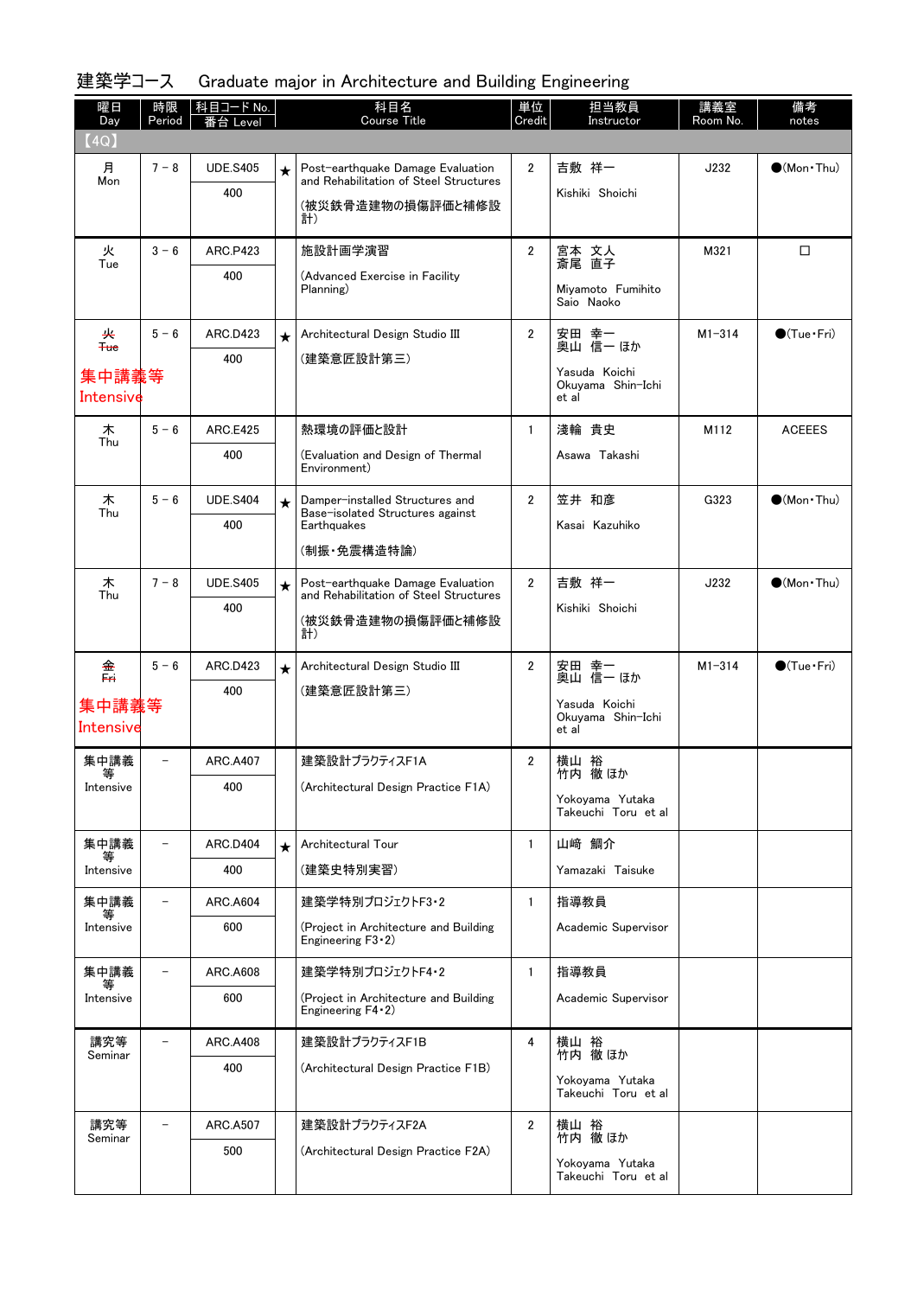## 建築学コース Graduate major in Architecture and Building Engineering

| 曜日<br>Day.     | 時限<br><b>Period</b>      | │科目コード No. │<br>番台 Level | 科目名<br>Course Title                                  | 単位<br>Credit | 担当教員<br>Instructor                                              | 講義室<br>Room No. | 備考<br>notes |
|----------------|--------------------------|--------------------------|------------------------------------------------------|--------------|-----------------------------------------------------------------|-----------------|-------------|
| (4Q)           |                          |                          |                                                      |              |                                                                 |                 |             |
| 講究等<br>Seminar | $\overline{\phantom{0}}$ | <b>ARC.A508</b><br>500   | 建築設計プラクティスF2B<br>(Architectural Design Practice F2B) | 4            | 横山<br>裕<br>徹 ほか<br>竹内<br>Yokoyama Yutaka<br>Takeuchi Toru et al |                 |             |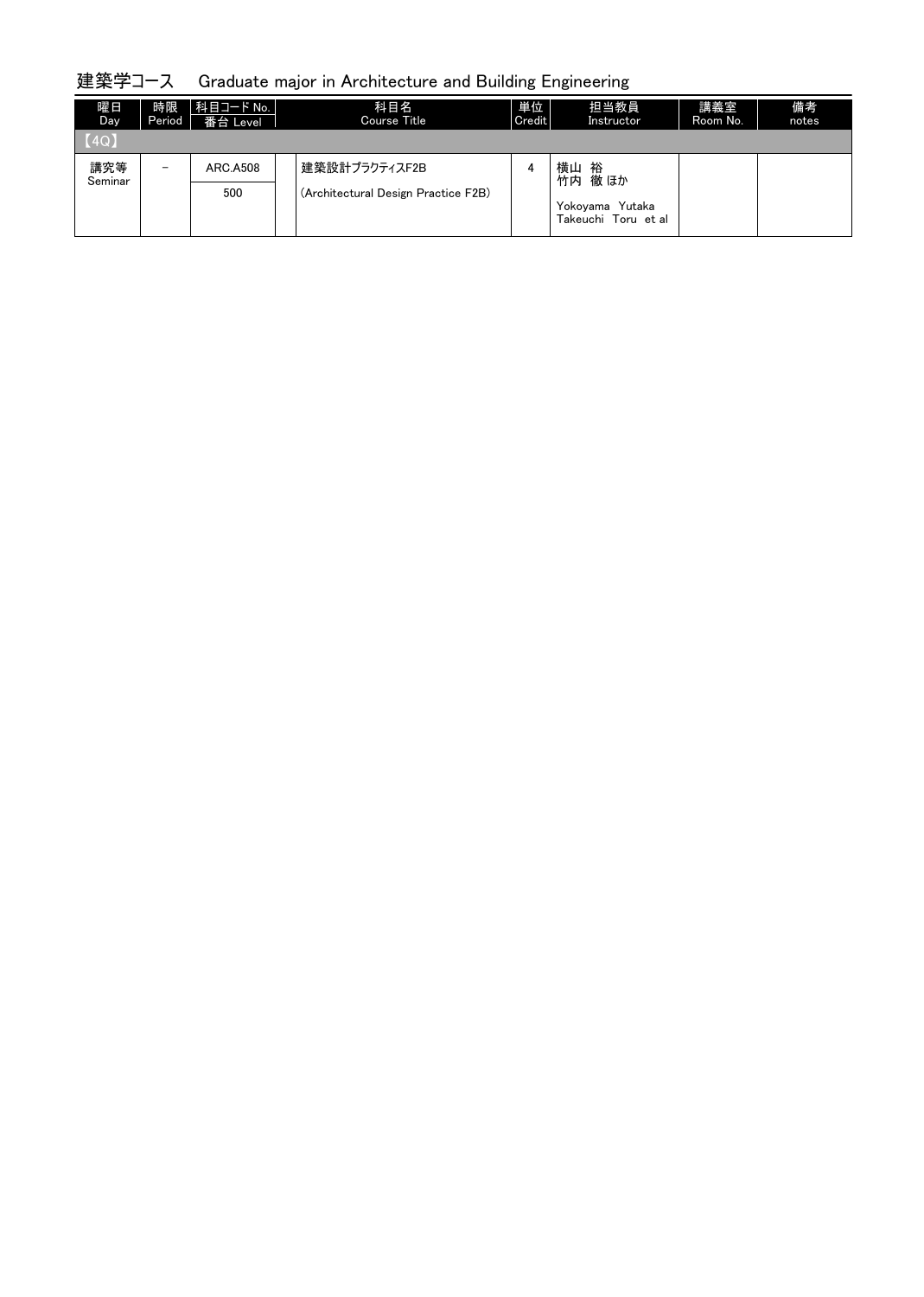| 曜日<br>Day      | 時限<br>Period             | 科目コード No.<br>番台 Level |         | 科目名<br>Course Title                                       | 単位<br>Credit   | 担当教員<br>Instructor                             | 講義室<br>Room No.    | 備考<br>notes                          |
|----------------|--------------------------|-----------------------|---------|-----------------------------------------------------------|----------------|------------------------------------------------|--------------------|--------------------------------------|
| $(3 \sim 4Q)$  |                          |                       |         |                                                           |                |                                                |                    |                                      |
| 月              | $5 - 6$                  | <b>CVE.E431</b>       |         | 鉄筋コンクリートの材料-構造連成構成                                        | $\overline{2}$ | 千々和 伸浩                                         | M114               | $O(3 \sim 4Q)$                       |
| Mon            |                          | 400                   |         | 馴                                                         |                | Chijiwa Nobuhiro                               |                    |                                      |
|                |                          |                       |         | (Integrated modeling of reinforced<br>concrete structure) |                |                                                |                    |                                      |
| 火<br>Tue       | $1 - 2$                  | <b>CVE.L402</b>       | $\star$ | Advanced Technical Communication<br>Skills II             | $\overline{2}$ | STEWART DAVID<br><b>BUTLER</b>                 | M5会議室              | $O(3 \sim 4Q)$                       |
|                |                          | 400                   |         | (技術コミュニケーション論 II)                                         |                | Stewart David-Butler                           | M5-Meeting<br>room |                                      |
| 木<br>Thu       | $5 - 6$                  | <b>CVE.F432</b>       | $\star$ | Principles of Construction<br>Management                  | $\overline{2}$ | 長谷川 専<br>松川 圭輔 ほか                              | M114               | $O(3 \sim 4Q)$                       |
|                |                          | 400                   |         | (建設マネジメント特論)                                              |                | Hasegawa Atsushi<br>Matsukawa Keisuke<br>et al |                    |                                      |
| 集中講義           | $\overline{\phantom{a}}$ | <b>CVE.P602</b>       |         | 土木工学共同プロジェクト F3                                           | $\mathbf{1}$   | 各教員                                            |                    | $O(3 \sim 4Q)$                       |
| 等<br>Intensive |                          | 600                   |         | (Collaborative Project in Civil<br>Engineering F3)        |                | Academic Supervisor                            |                    |                                      |
| 集中講義           |                          | <b>CVE.P604</b>       |         | 土木工学共同プロジェクト F4                                           | $\mathbf{1}$   | 各教員                                            |                    | $O(3 \sim 4Q)$                       |
| Intensive      |                          | 600                   |         | (Collaborative Project in Civil<br>Engineering F4)        |                | Academic Supervisor                            |                    |                                      |
| インターン<br>シップ   |                          | <b>CVE.P622</b>       | $\star$ | Off Campus Project in Civil<br>Engineering II             | 4              | 各教員                                            |                    | $O(3 \sim 4Q)$                       |
| Internship     |                          | 600                   |         | (土木工学派遣プロジェクト第二)                                          |                | Academic Supervisor                            |                    |                                      |
| 講究等            |                          | <b>CVE.Z492</b>       |         | 土木工学講究F1                                                  | $\overline{2}$ | 各教員                                            |                    | $O(3 \sim 4Q)$                       |
| Seminar        |                          | 400                   |         | (Seminar in Civil Engineering F1)                         |                | Academic Supervisor                            |                    |                                      |
| 講究等            | $\overline{\phantom{0}}$ | <b>CVE.Z592</b>       |         | 土木工学講究F2                                                  | $\overline{2}$ | 各教員                                            |                    | $O(3 \sim 4Q)$                       |
| Seminar        |                          | 500                   |         | (Seminar in Civil Engineering F2)                         |                | Academic Supervisor                            |                    |                                      |
| 講究等<br>Seminar |                          | <b>CVE.Z692</b>       |         | 土木工学講究F3                                                  | $\overline{2}$ | 指導教員                                           |                    | $O(3 \sim 4Q)$                       |
|                |                          | 600                   |         | (Seminar in Civil Engineering F3)                         |                | Academic Supervisor                            |                    |                                      |
| 講究等<br>Seminar |                          | <b>CVE.Z694</b>       |         | 土木工学講究F4                                                  | 2              | 指導教員                                           |                    | $O(3 \sim 4Q)$                       |
|                |                          | 600                   |         | (Seminar in Civil Engineering F4)                         |                | Academic Supervisor                            |                    |                                      |
| 講究等            |                          | <b>CVE.Z696</b>       |         | 土木工学講究F5                                                  | 2              | 指導教員                                           |                    | $O(3 \sim 4Q)$                       |
| Seminar        |                          | 600                   |         | (Seminar in Civil Engineering F5)                         |                | Academic Supervisor                            |                    |                                      |
| (3Q)           |                          |                       |         |                                                           |                |                                                |                    |                                      |
| 月              | $1 - 2$                  | <b>CVE.C402</b>       | $\star$ | <b>Stability Problems in Geotechnical</b>                 | $\overline{2}$ | 髙橋 章浩<br>北詰 昌樹ほか                               | M113               | $\bigcirc$ (Mon Thu)                 |
| Mon            |                          | 400                   |         | Engineering<br>(地盤安定特論)                                   |                | Takahashi Akihiro                              |                    |                                      |
|                |                          |                       |         |                                                           |                | Kitazume Masaki et<br>al                       |                    |                                      |
| 月<br>Mon       | $5 - 6$                  | <b>UDE.E506</b>       |         | 環境数値シミュレーション                                              | $\overline{2}$ | 中村 隆志<br>神田 学ほか                                | G511               | $\bullet$ (Mon•Thu)<br><b>ACEEES</b> |
|                |                          | 500                   |         | (Numerical Simulation of<br>Environments)                 |                | Nakamura Takashi<br>Kanda Manabu et al         |                    |                                      |
| 月              | $7 - 8$                  | <b>CVE.M401</b>       | $\star$ | Civil Engineering Analysis                                | $\overline{2}$ | 廣瀬 壮一                                          | M321               | $\bullet$ (Mon · Thu)                |
| Mon            |                          | 400                   |         | (土木解析学)                                                   |                | Hirose Sohichi                                 |                    |                                      |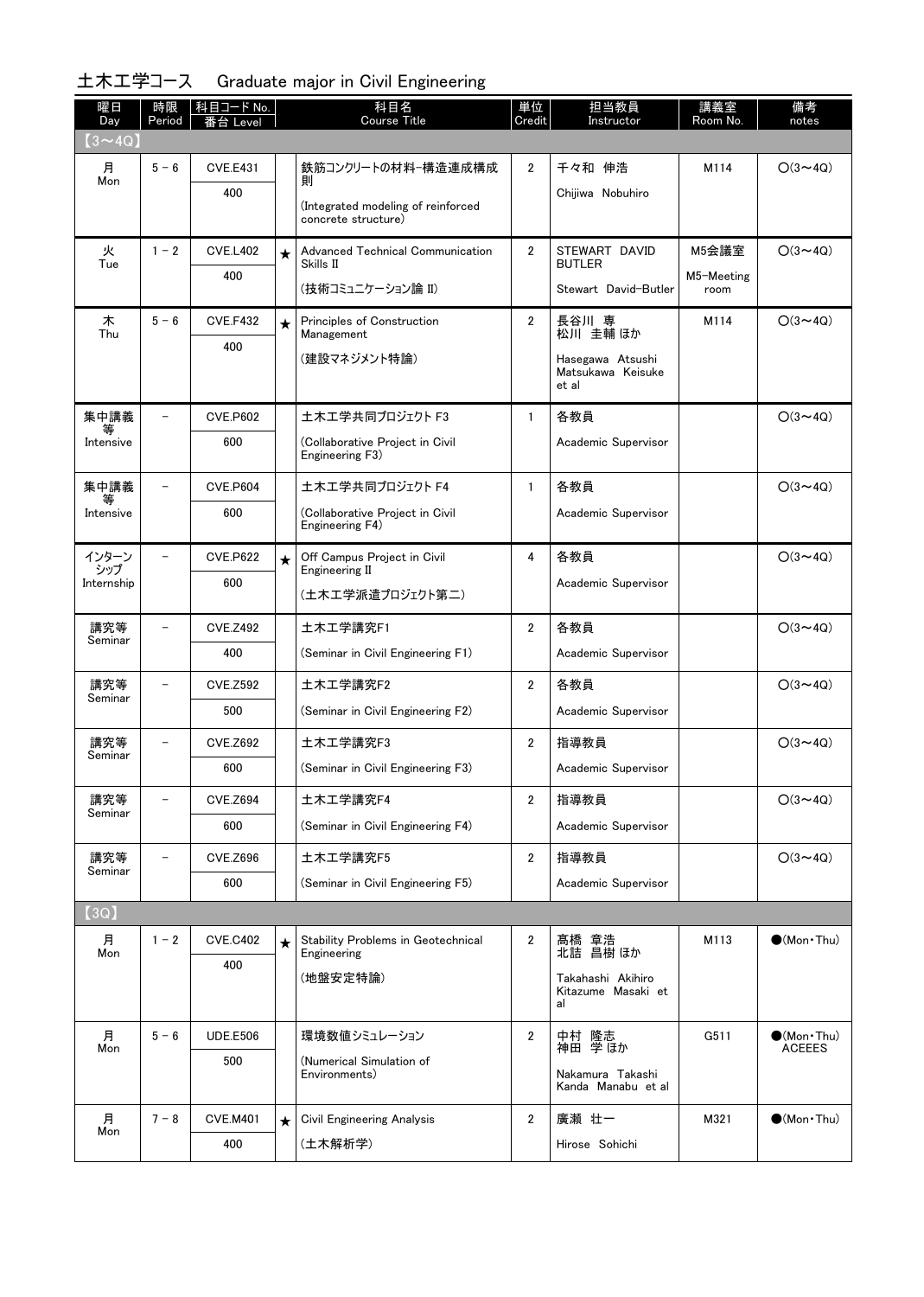| 曜日<br>Day | 時限<br>Period | │科目コード No.<br>台 Level |            | 科目名<br><b>Course Title</b>                                          | 単位<br>Credit   | 担当教員<br>Instructor                            | 講義室<br>Room No. | 備考<br>notes                           |
|-----------|--------------|-----------------------|------------|---------------------------------------------------------------------|----------------|-----------------------------------------------|-----------------|---------------------------------------|
| (3Q)      |              |                       |            |                                                                     |                |                                               |                 |                                       |
| 月         | $7 - 8$      | <b>UDE.P404</b>       | $\star$    | City/Transport Planning and the                                     | $\mathbf{1}$   | 室町 泰徳                                         | G324            | <b>ACEEES</b>                         |
| Mon       |              | 400                   |            | Environment<br>(都市計画/交通計画と環境)                                       |                | Muromachi Yasunori                            |                 |                                       |
|           |              |                       |            |                                                                     |                |                                               |                 |                                       |
| 火<br>Tue  | $3 - 4$      | <b>CVE.D402</b>       | $\star$    | <b>Transportation Network Analysis</b>                              | $\overline{2}$ | 朝倉 康夫                                         | M112            | $\bullet$ (Tue Fri)<br><b>ACEEES</b>  |
|           |              | 400                   |            | (交通ネットワーク分析)                                                        |                | Asakura Yasuo                                 |                 |                                       |
| 火<br>Tue  | $3 - 4$      | <b>GEG.P502</b>       | $\star$    | Project Management and Evaluation<br>for Sustainable Infrastructure | $\overline{2}$ | 花岡 伸也                                         | I4-B04/05       | $\bullet$ (Tue Fri)<br><b>ACEEES</b>  |
|           |              | 500                   |            | (持続的インフラストラクチャ―のためのプロ<br>ジェクトマネジメントと評価)                             |                | Hanaoka Shinya                                |                 |                                       |
| 火         | $5 - 6$      | <b>GEG.E401</b>       | $\star$    | Global Environmental System and                                     | $\overline{2}$ | 中村 隆志                                         | W322            | $\bullet$ (Tue•Fri)                   |
| Tue       |              | 400                   |            | Ecosystem Dynamics                                                  |                | Nakamura Takashi                              |                 | <b>ACEEES</b>                         |
|           |              |                       |            | (地球環境システムと生態系のダイナミク<br>ス)                                           |                |                                               |                 |                                       |
| 火         | $7 - 8$      | <b>CVE.N601</b>       | $\star$    | Frontiers in Civil Engineering                                      | $\overline{2}$ | 各教員                                           | M111            | $\bigcirc$ (Tue · Fri)                |
| Tue       |              | 600                   |            | (土木工学最前線)                                                           |                | Academic Supervisor                           |                 |                                       |
| 火         | $9 - 10$     | <b>CVE.G403</b>       | $\star$    | <b>Water Chemistry</b>                                              | $\overline{2}$ | 藤井 学                                          | M112            | $\bigcirc$ (Tue $\cdot$ Fri)          |
| Tue       |              | 400                   |            | (水質化学)                                                              |                | Fujii Manabu                                  |                 | <b>ACEEES</b>                         |
| 木         | $1 - 2$      | <b>CVE.C402</b>       | $\star$    | Stability Problems in Geotechnical                                  | $\overline{2}$ | 髙橋 章浩<br>北詰 昌樹ほか                              | M113            | $\bigcirc$ (Mon · Thu)                |
| Thu       |              | 400                   |            | Engineering                                                         |                |                                               |                 |                                       |
|           |              |                       |            | (地盤安定特論)                                                            |                | Takahashi Akihiro<br>Kitazume Masaki et<br>al |                 |                                       |
| 木<br>Thu  | $5 - 6$      | <b>UDE.E506</b>       |            | 環境数値シミュレーション                                                        | $\overline{2}$ | 中村 隆志<br>神田 学ほか                               | G511            | $\bigcirc$ (Mon•Thu)<br><b>ACEEES</b> |
|           |              | 500                   |            | (Numerical Simulation of<br>Environments)                           |                | Nakamura Takashi                              |                 |                                       |
|           |              |                       |            |                                                                     |                | Kanda Manabu et al                            |                 |                                       |
| 木<br>Thu  | $7 - 8$      | <b>CVE.M401</b>       | $\star$    | <b>Civil Engineering Analysis</b>                                   | $\overline{2}$ | 廣瀬 壮一                                         | M321            | $\bigcirc$ (Mon · Thu)                |
|           |              | 400                   |            | (土木解析学)                                                             |                | Hirose Sohichi                                |                 |                                       |
| 木         | $9 - 10$     | <b>CVE.A433</b>       |            | 実務耐震工学II                                                            | $\mathbf{1}$   | ※ 松田 降                                        | M112            |                                       |
| Thu       |              | 400                   |            | (Practical Seismic Design II)                                       |                | X Matsuda Takashi                             |                 |                                       |
| 金<br>Fri  | $3 - 4$      | <b>CVE.D402</b>       | $\star$    | <b>Transportation Network Analysis</b>                              | $\overline{2}$ | 朝倉 康夫                                         | M112            | $\bullet$ (Tue Fri)<br><b>ACEEES</b>  |
|           |              | 400                   |            | (交通ネットワーク分析)                                                        |                | Asakura Yasuo                                 |                 |                                       |
| 金         | $3 - 4$      | <b>GEG.P502</b>       | $\bigstar$ | Project Management and Evaluation<br>for Sustainable Infrastructure | $\overline{2}$ | 花岡 伸也                                         | I4-B04/05       | $\bullet$ (Tue $\cdot$ Fri)           |
| Fri       |              | 500                   |            | (持続的インフラストラクチャ―のためのプロ                                               |                | Hanaoka Shinya                                |                 | <b>ACEEES</b>                         |
|           |              |                       |            | ジェクトマネジメントと評価)                                                      |                |                                               |                 |                                       |
| 金<br>Fri  | $5 - 6$      | <b>GEG.E401</b>       | $\star$    | Global Environmental System and                                     | $\overline{2}$ | 中村 隆志                                         | W322            | $\bigcirc$ (Tue $\cdot$ Fri)          |
|           |              | 400                   |            | Ecosystem Dynamics<br>(地球環境システムと生態系のダイナミク                           |                | Nakamura Takashi                              |                 | <b>ACEEES</b>                         |
|           |              |                       |            | ス)                                                                  |                |                                               |                 |                                       |
| 金<br>Fri  | $7 - 8$      | GEG.E502              | $\star$    | <b>Environmental Hydraulics</b>                                     | $\mathbf{1}$   | 中村 恭志                                         | G512            | <b>ACEEES</b>                         |
|           |              | 500                   |            | (水環境解析論)                                                            |                | Nakamura Takashi                              |                 |                                       |
| 金         | $7 - 8$      | <b>CVE.N601</b>       | $\star$    | Frontiers in Civil Engineering                                      | $\mathbf{2}$   | 各教員                                           | M111            | $\bigcirc$ (Tue $\cdot$ Fri)          |
| Fri       |              | 600                   |            | (土木工学最前線)                                                           |                | Academic Supervisor                           |                 |                                       |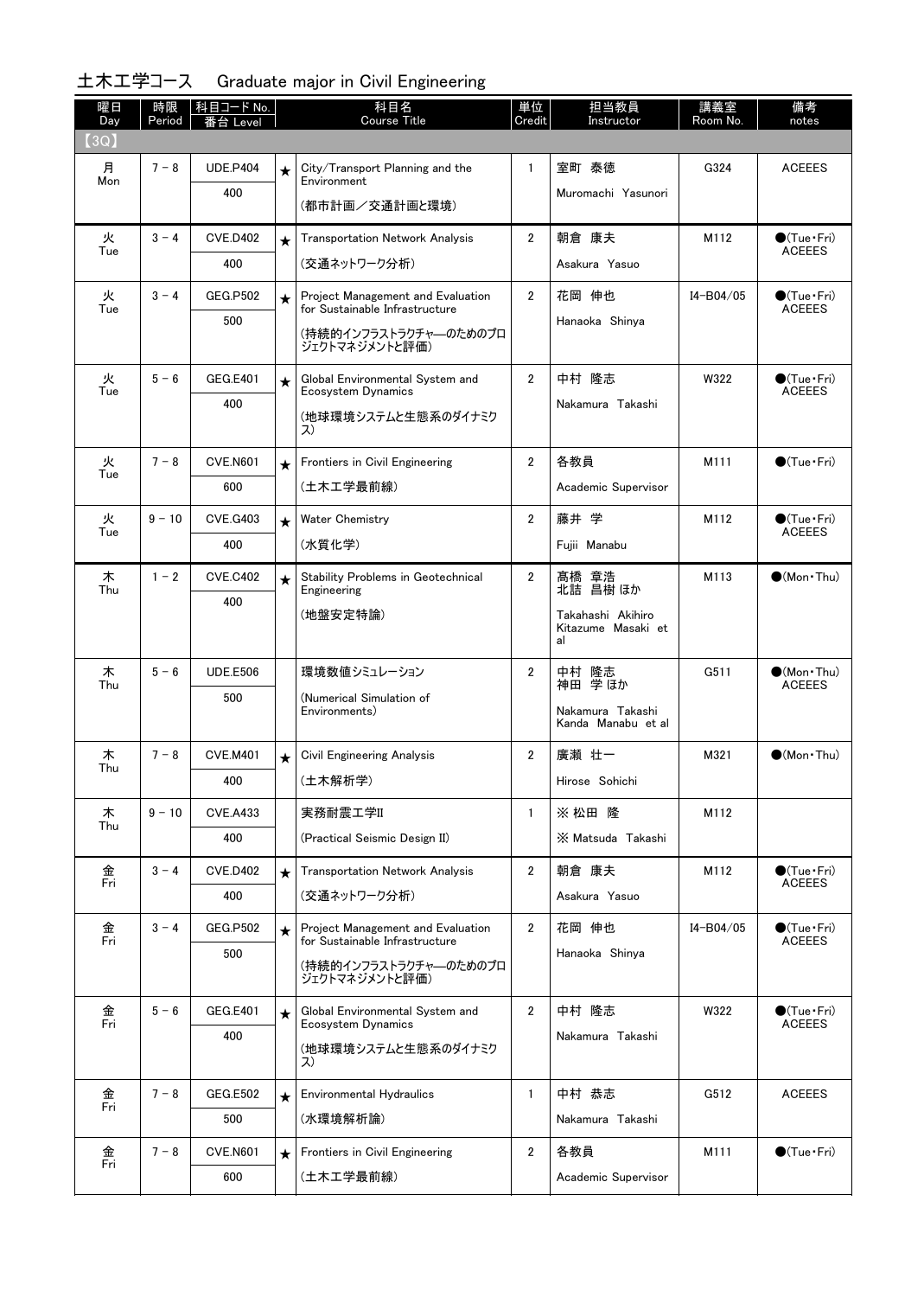| 曜日<br>Day    | 時限<br>Period             | 科目コード No.  <br>Level |         | 科目名<br><b>Course Title</b>                                            | 単位<br>Credit   | 担当教員<br>Instructor        | 講義室<br>Room No.    | 備考<br>notes                            |
|--------------|--------------------------|----------------------|---------|-----------------------------------------------------------------------|----------------|---------------------------|--------------------|----------------------------------------|
| (3Q)         |                          |                      |         |                                                                       |                |                           |                    |                                        |
| 金            | $9 - 10$                 | <b>CVE.G403</b>      | $\star$ | <b>Water Chemistry</b>                                                | $\overline{2}$ | 藤井 学                      | M112               | $\bullet$ (Tue Fri)                    |
| Fri          |                          | 400                  |         | (水質化学)                                                                |                | Fujii Manabu              |                    | <b>ACEEES</b>                          |
| 集中講義         | $\overline{\phantom{0}}$ | <b>CVE.N433</b>      |         | 土木工学における教育実践 C                                                        | $\mathbf{1}$   | 各教員                       |                    |                                        |
| Intensive    |                          | 400                  |         | (Teaching Skills in Civil Engineering C)                              |                | Academic Supervisor       |                    |                                        |
| 集中講義<br>等    | $\overline{\phantom{a}}$ | CVE.P461-03          |         | 土木工学副専門プロジェクト                                                         | $\overline{2}$ | 各教員                       |                    |                                        |
| Intensive    |                          | 400                  |         | (Civil Engineering Project for Minor)                                 |                | Academic Supervisor       |                    |                                        |
| 集中講義<br>等    | $\qquad \qquad -$        | <b>CVE.N633</b>      |         | 土木工学における教育実践・職業訓練<br>C                                                | $\mathbf{1}$   | 各教員                       |                    |                                        |
| Intensive    |                          | 600                  |         | (Teaching and Training Skills in Civil<br>Engineering C)              |                | Academic Supervisor       |                    |                                        |
| 集中講義<br>等    |                          | <b>CVE.N637</b>      |         | 災害調査·復旧実践 C                                                           | $\mathbf{1}$   | 各教員                       |                    |                                        |
| Intensive    |                          | 600                  |         | (Disaster Investigation and Restoration<br>Practice C)                |                | Academic Supervisor       |                    |                                        |
| インターン<br>シップ |                          | <b>CVE.P613</b>      |         | 土木工学派遣プロジェクト C                                                        | $\mathbf{1}$   | 各教員                       |                    |                                        |
| Internship   |                          | 600                  |         | (Off Campus Project in Civil<br>Engineering C)                        |                | Academic Supervisor       |                    |                                        |
| [4Q]         |                          |                      |         |                                                                       |                |                           |                    |                                        |
| 月<br>Mon     | $1 - 2$                  | <b>CVE.A431</b>      | $\star$ | Fracture Control Design of Steel<br><b>Structures</b>                 | $\overline{2}$ | 佐々木 栄一                    | M112               | $\bigcirc$ (Mon•Thu)                   |
|              |                          | 400                  |         | (鋼構造の破壊制御設計)                                                          |                | Sasaki Eiichi             |                    |                                        |
| 月<br>Mon     | $5 - 6$                  | GEG.E511             | $\star$ | Socio-ecological systems in changing<br>global and local environments | $\overline{2}$ | 灘岡 和夫                     | W322               | $\bullet$ (Mon • Thu)<br><b>ACEEES</b> |
|              |                          | 500                  |         | (グローバル・ローカル変動環境下の社<br>会一生態系共存システム論)                                   |                | Nadaoka Kazuo             |                    |                                        |
| 月<br>Mon     | $7 - 8$                  | <b>CVE.A402</b>      | $\star$ | Advanced Course on Elasticity Theory                                  | $\overline{2}$ | WIJEYEWICKREMA<br>ANIL    | M112               | $\bullet$ (Mon•Thu)                    |
|              |                          | 400                  |         | (弾性体力学特論)                                                             |                | Wijeyewickrema Anil       |                    |                                        |
| 火            | $3 - 4$                  | <b>CVE.C431</b>      | $\star$ | Physical Modeling in Geotechnics                                      | $\overline{2}$ | 竹村 次朗                     | M112               | $\bigcirc$ (Tue · Fri)                 |
| Tue          |                          | 400                  |         | (地盤エ学における物理模型)                                                        |                | 章浩<br>髙橋<br>Takemura Jiro |                    |                                        |
|              |                          |                      |         |                                                                       |                | Takahashi Akihiro         |                    |                                        |
| 火<br>Tue     | $5 - 6$                  | <b>CVE.G402</b>      | $\star$ | <b>Environmental Statistics</b>                                       | $\overline{2}$ | 吉村 千洋                     | M112               | $\bigcirc$ (Tue•Fri)<br><b>ACEEES</b>  |
|              |                          | 400                  |         | (環境統計学)                                                               |                | Yoshimura Chihiro         |                    |                                        |
| 火<br>Tue     | $7 - 8$                  | <b>UDE.P406</b>      | $\star$ | <b>Environmental Transport Engineering</b>                            | $\mathbf{1}$   | 屋井 鉄雄                     | G323               | <b>ACEEES</b>                          |
|              |                          | 400                  |         | (環境交通工学)                                                              |                | Yai Tetsuo                |                    |                                        |
| 木<br>Thu     | $1 - 2$                  | <b>CVE.A431</b>      | $\star$ | Fracture Control Design of Steel<br><b>Structures</b>                 | $\overline{2}$ | 佐々木 栄一                    | M112               | $\bullet$ (Mon•Thu)                    |
|              |                          | 400                  |         | (鋼構造の破壊制御設計)                                                          |                | Sasaki Eiichi             |                    |                                        |
| 木<br>Thu     | $3 - 4$                  | <b>CVE.P432</b>      | $\star$ | International Collaboration II                                        | $\mathbf{1}$   | 二羽 淳一郎<br>竹村 次朗           | M5会議室              |                                        |
|              |                          | 400                  |         | (国際コラボレーション II)                                                       |                | Niwa Junichiro            | M5-Meeting<br>room |                                        |
|              |                          |                      |         |                                                                       |                | Takemura Jiro             |                    |                                        |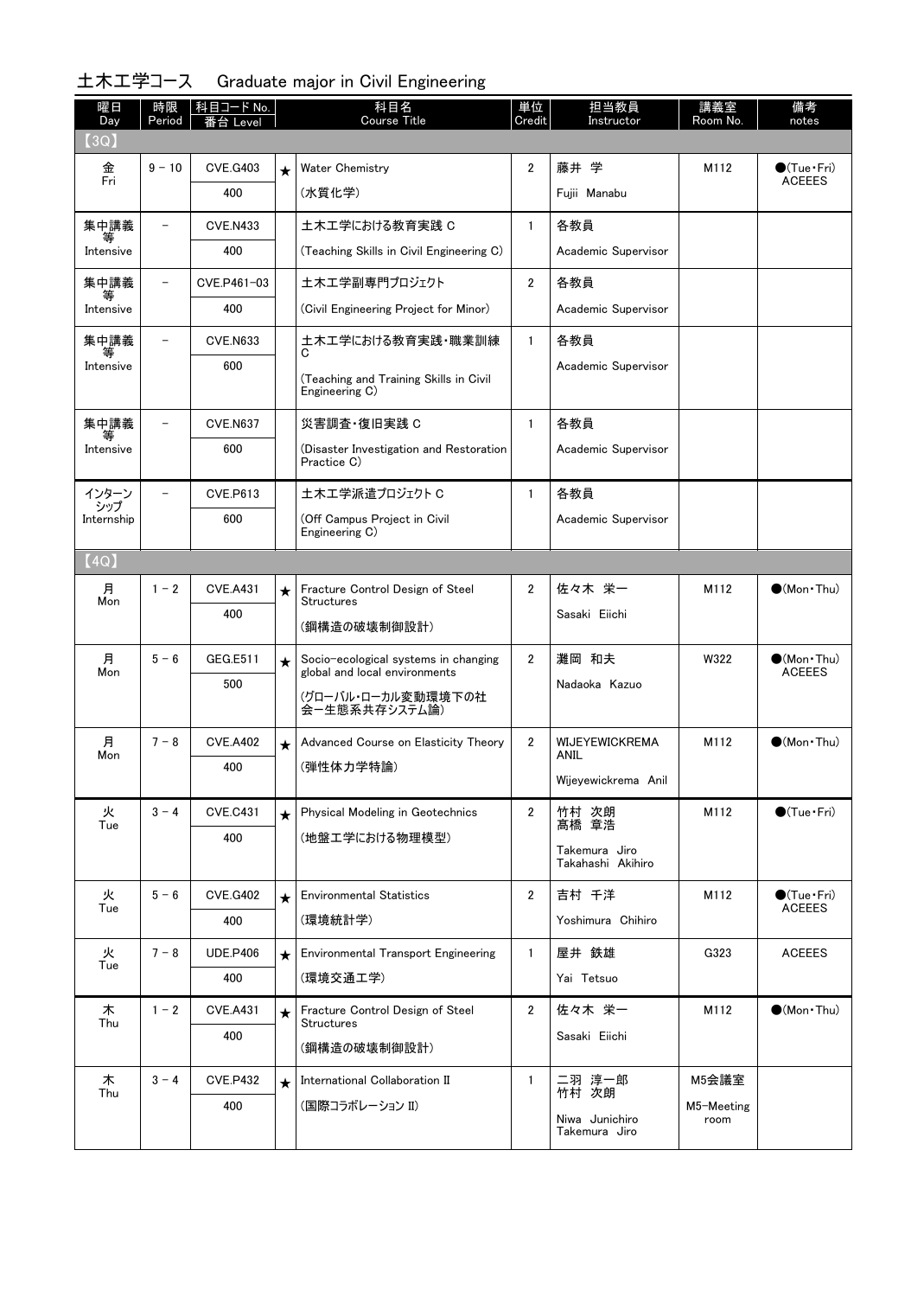| 曜日<br>Day                  | 時限<br>Period             | <u>科目コード No.</u><br>番台 Level |         | 科目名<br>Course Title                                                                                          | 単位<br>Credit   | 担当教員<br>Instructor                                          | 講義室<br>Room No. | 備考<br>notes                           |
|----------------------------|--------------------------|------------------------------|---------|--------------------------------------------------------------------------------------------------------------|----------------|-------------------------------------------------------------|-----------------|---------------------------------------|
| (4Q)                       |                          |                              |         |                                                                                                              |                |                                                             |                 |                                       |
| 木<br>Thu                   | $5 - 6$                  | GEG.E511<br>500              | $\star$ | Socio-ecological systems in changing<br>global and local environments<br>(グローバル・ローカル変動環境下の社<br>会ー生熊系共存システム論) | $\overline{2}$ | 灘岡 和夫<br>Nadaoka Kazuo                                      | W322            | $\bullet$ (Mon•Thu)<br><b>ACEEES</b>  |
| 木<br>Thu                   | $7 - 8$                  | <b>CVE.A402</b><br>400       | $\star$ | Advanced Course on Elasticity Theory<br>(弾性体力学特論)                                                            | $\overline{2}$ | <b>WIJEYEWICKREMA</b><br><b>ANIL</b><br>Wijeyewickrema Anil | M112            | $\bigcirc$ (Mon · Thu)                |
| 木<br>Thu                   | $7 - 8$                  | <b>CVE.D403</b><br>400       | $\star$ | <b>Transportation Economics</b><br>(交通経済学)                                                                   | $\mathbf{1}$   | 福田 大輔<br>Fukuda Daisuke                                     | M321            | <b>ACEEES</b>                         |
| 金<br>Fri                   | $3 - 4$                  | <b>CVE.C431</b><br>400       | $\star$ | Physical Modeling in Geotechnics<br>(地盤工学における物理模型)                                                           | $\overline{2}$ | 竹村 次朗<br>髙橋 章浩<br>Takemura Jiro<br>Takahashi Akihiro        | M112            | $\bigcirc$ (Tue · Fri)                |
| 金<br>Fri                   | $5 - 6$                  | <b>CVE.G402</b><br>400       | $\star$ | <b>Environmental Statistics</b><br>(環境統計学)                                                                   | $\overline{2}$ | 吉村 千洋<br>Yoshimura Chihiro                                  | M112            | $\bigcirc$ (Tue•Fri)<br><b>ACEEES</b> |
| 集中講義<br>Intensive          | $\overline{a}$           | <b>CVE.N434</b><br>400       |         | 土木工学における教育実践 D<br>(Teaching Skills in Civil Engineering D)                                                   | $\mathbf{1}$   | 各教員<br>Academic Supervisor                                  |                 |                                       |
| 集中講義<br>Intensive          | $\overline{\phantom{0}}$ | CVE.P461-04<br>400           |         | 土木エ学副専門プロジェクト<br>(Civil Engineering Project for Minor)                                                       | $\overline{2}$ | 各教員<br>Academic Supervisor                                  |                 |                                       |
| 集中講義<br>等<br>Intensive     | $\overline{a}$           | <b>CVE.N634</b><br>600       |         | 土木工学における教育実践・職業訓練<br>D<br>(Teaching and Training Skills in Civil<br>Engineering D)                           | $\mathbf{1}$   | 各教員<br>Academic Supervisor                                  |                 |                                       |
| 集中講義<br>Intensive          |                          | <b>CVE.N638</b><br>600       |         | 災害調査·復旧実践 D<br>(Disaster Investigation and Restoration<br>Practice D)                                        | $\mathbf{1}$   | 各教員<br>Academic Supervisor                                  |                 |                                       |
| インターン<br>シップ<br>Internship |                          | <b>CVE.P614</b><br>600       |         | 土木工学派遣プロジェクト D<br>(Off Campus Project in Civil<br>Engineering D)                                             | $\mathbf{1}$   | 各教員<br>Academic Supervisor                                  |                 |                                       |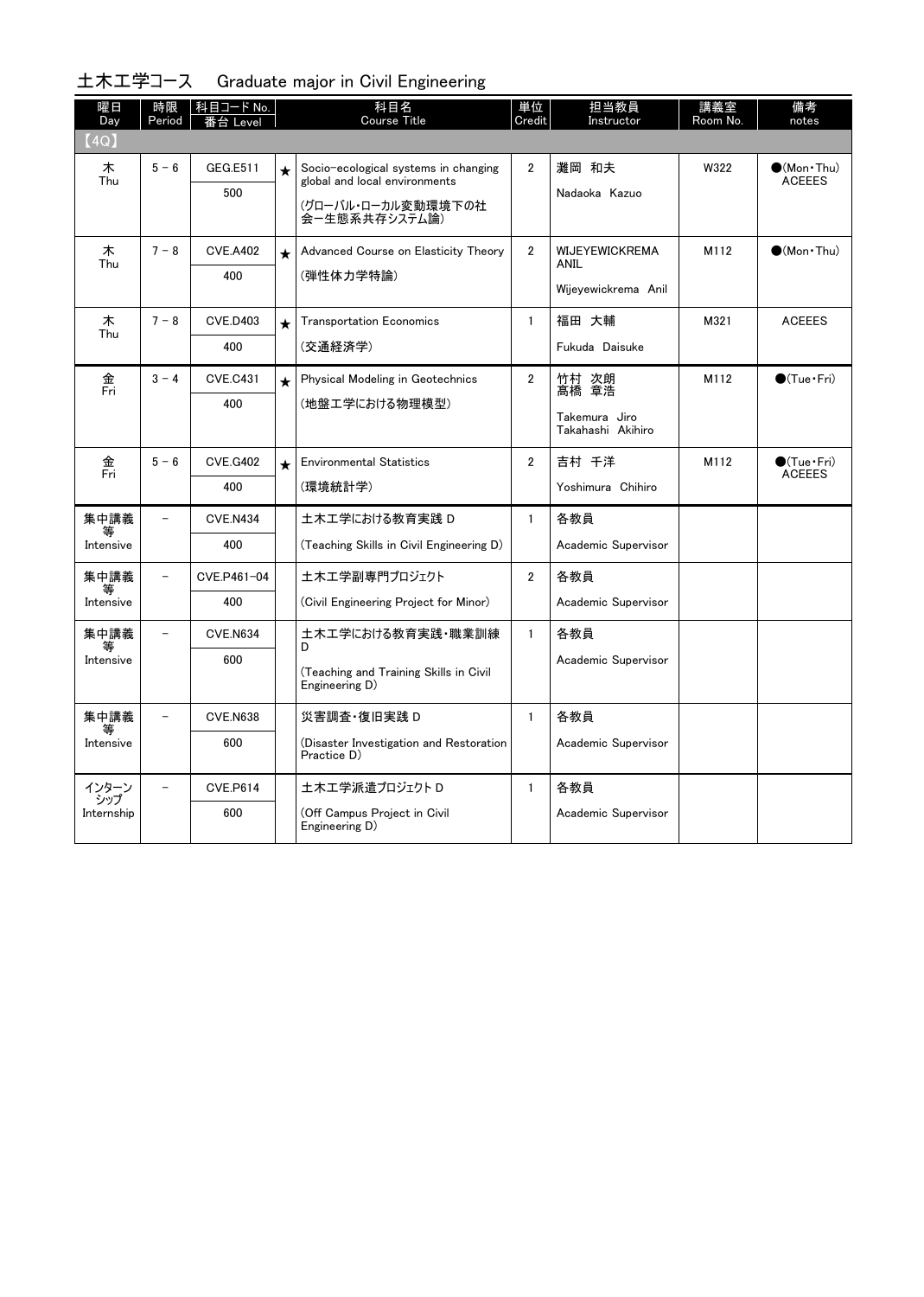| 曜日<br>Day      | 時限<br>Period             | 科目コード No.<br>番台 Level |         | 科目名<br>Course Title                                                 | 単位<br>Credit   | 担当教員<br>Instructor  | 講義室<br>Room No. | 備考<br>notes                            |
|----------------|--------------------------|-----------------------|---------|---------------------------------------------------------------------|----------------|---------------------|-----------------|----------------------------------------|
| $(3 \sim 40)$  |                          |                       |         |                                                                     |                |                     |                 |                                        |
| 講究等<br>Seminar |                          | GEG.Z492              |         | 地球環境共創講究F1                                                          | $\overline{2}$ | 指導教員                |                 | $O(3 \sim 4Q)$                         |
|                |                          | 400                   |         | (Seminar for Global Engineering F1)                                 |                | Academic Supervisor |                 |                                        |
| 講究等<br>Seminar | $\overline{\phantom{0}}$ | GEG.Z592              |         | 地球環境共創講究F2                                                          | $\overline{2}$ | 指導教員                |                 | $O(3 \sim 4Q)$                         |
|                |                          | 500                   |         | (Seminar for Global Engineering F2)                                 |                | Academic Supervisor |                 |                                        |
| 講究等<br>Seminar |                          | GEG.Z692              |         | 地球環境共創講究F3                                                          | $\overline{2}$ | 指導教員                |                 | $O(3 \sim 4Q)$                         |
|                |                          | 600                   |         | (Seminar for Global Engineering F3)                                 |                | Academic Supervisor |                 |                                        |
| 講究等            |                          | GEG.Z694              |         | 地球環境共創講究F4                                                          | $\overline{2}$ | 指導教員                |                 | $O(3 \sim 4Q)$                         |
| Seminar        |                          | 600                   |         | (Seminar for Global Engineering F4)                                 |                | Academic Supervisor |                 |                                        |
| 講究等            |                          | GEG.Z696              |         | 地球環境共創講究F5                                                          | $\overline{2}$ | 指導教員                |                 | $O(3 \sim 4Q)$                         |
| Seminar        |                          | 600                   |         | (Seminar for Global Engineering F5)                                 |                | Academic Supervisor |                 |                                        |
| (3Q)           |                          |                       |         |                                                                     |                |                     |                 |                                        |
| 月<br>Mon       | $1 - 2$                  | GEG.E402              | $\star$ | Urban Environment                                                   | $\overline{2}$ | 神田 学<br>屋井 鉄雄ほか     | I4-B04/05       | $\bullet$ (Mon • Thu)<br><b>ACEEES</b> |
|                |                          | 400                   |         | (都市環境学概論)                                                           |                | Kanda Manabu        |                 |                                        |
|                |                          |                       |         |                                                                     |                | Yai Tetsuo et al    |                 |                                        |
| 月<br>Mon       | $5 - 6$                  | GEG.T412              | $\star$ | Chemical Process Synthesis for<br>Development                       | $\overline{2}$ | 江頭 竜一               | I4-B04/05       | $\bullet$ (Mon•Thu)<br><b>ACEEES</b>   |
|                |                          | 400                   |         | (開発のための化学プロセス合成)                                                    |                | Egashira Ryuichi    |                 |                                        |
| 火              | $3 - 4$                  | <b>GEG.P502</b>       | $\star$ | Project Management and Evaluation                                   | $\overline{2}$ | 花岡 伸也               | I4-B04/05       | $\bullet$ (Tue Fri)                    |
| Tue            |                          | 500                   |         | for Sustainable Infrastructure                                      |                | Hanaoka Shinya      |                 | <b>ACEEES</b>                          |
|                |                          |                       |         | (持続的インフラストラクチャーのためのプロ<br>ジェクトマネジメントと評価)                             |                |                     |                 |                                        |
| 火<br>Tue       | $5 - 6$                  | <b>GEG.E401</b>       | $\star$ | Global Environmental System and<br>Ecosystem Dynamics               | $\overline{2}$ | 中村 隆志               | W322            | $\bullet$ (Tue Fri)<br><b>ACEEES</b>   |
|                |                          | 400                   |         | (地球環境システムと生態系のダイナミク                                                 |                | Nakamura Takashi    |                 |                                        |
|                |                          |                       |         | ス)                                                                  |                |                     |                 |                                        |
| 木<br>Thu       | $1 - 2$                  | <b>GEG.E402</b>       | $\star$ | Urban Environment                                                   | $\overline{2}$ | 神田 学<br>屋井 鉄雄 ほか    | I4-B04/05       | $\bullet$ (Mon • Thu)<br><b>ACEEES</b> |
|                |                          | 400                   |         | (都市環境学概論)                                                           |                | Kanda Manabu        |                 |                                        |
|                |                          |                       |         |                                                                     |                | Yai Tetsuo et al    |                 |                                        |
| 木<br>Thu       | $5 - 6$                  | GEG.T412              | $\star$ | Chemical Process Synthesis for<br>Development                       | $\overline{2}$ | 江頭 竜一               | I4-B04/05       | $\bullet$ (Mon•Thu)<br><b>ACEEES</b>   |
|                |                          | 400                   |         | (開発のための化学プロセス合成)                                                    |                | Egashira Ryuichi    |                 |                                        |
| 金<br>Fri       | $3 - 4$                  | <b>GEG.P502</b>       | $\star$ | Project Management and Evaluation<br>for Sustainable Infrastructure | $\mathbf{2}$   | 花岡 伸也               | I4-B04/05       | $\bigcirc$ (Tue·Fri)<br><b>ACEEES</b>  |
|                |                          | 500                   |         | (持続的インフラストラクチャ―のためのプロ                                               |                | Hanaoka Shinya      |                 |                                        |
|                |                          |                       |         | ジェクトマネジメントと評価)                                                      |                |                     |                 |                                        |
| 金<br>Fri       | $5 - 6$                  | <b>GEG.E401</b>       | $\star$ | Global Environmental System and<br>Ecosystem Dynamics               | $\overline{2}$ | 中村 隆志               | W322            | $\bigcirc$ (Tue·Fri)<br><b>ACEEES</b>  |
|                |                          | 400                   |         | (地球環境システムと生態系のダイナミク                                                 |                | Nakamura Takashi    |                 |                                        |
|                |                          |                       |         | ス)                                                                  |                |                     |                 |                                        |
| 金<br>Fri       | $7 - 8$                  | <b>GEG.E502</b>       | $\star$ | <b>Environmental Hydraulics</b>                                     | $\mathbf{1}$   | 中村 恭志               | G512            | <b>ACEEES</b>                          |
|                |                          | 500                   |         | (水環境解析論)                                                            |                | Nakamura Takashi    |                 |                                        |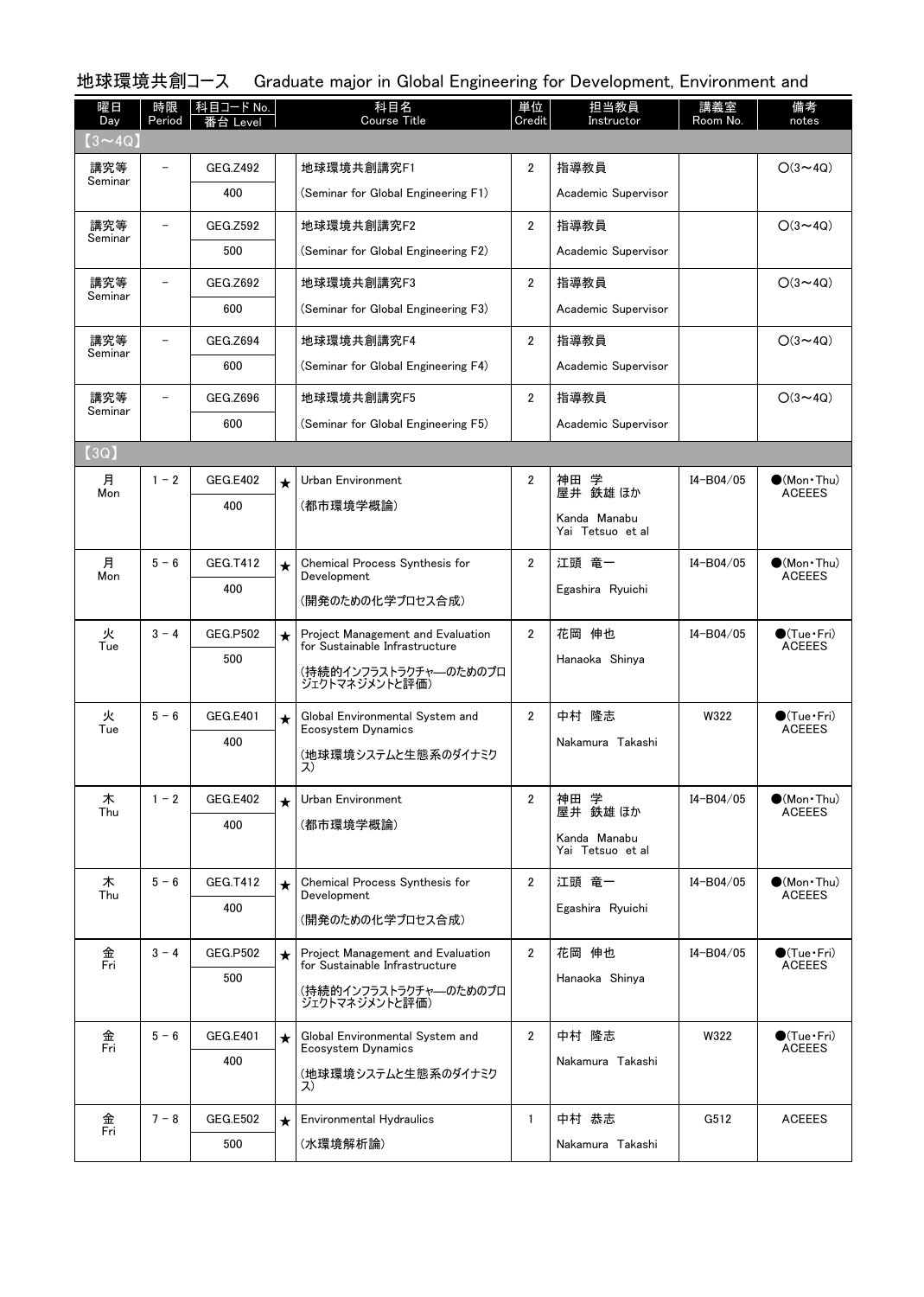| 曜日<br>Day      | 時限<br>Period             | │科目コード No.<br>番台 Level | 科目名<br><b>Course Title</b>                                        | 単位<br>Credit   | 担当教員<br>Instructor  | 講義室<br>Room No. | 備考<br>notes |
|----------------|--------------------------|------------------------|-------------------------------------------------------------------|----------------|---------------------|-----------------|-------------|
| (3Q)           |                          |                        |                                                                   |                |                     |                 |             |
| 集中講義<br>等      |                          | <b>GEG.F533</b>        | 地球環境共創国際発表C(修士)                                                   | 1              | コース主任               |                 |             |
| Intensive      |                          | 500                    | (Global Engineering International<br>Workshop C (Master course))  |                | Head                |                 |             |
| 集中講義           |                          | <b>GEG.F543</b>        | 地球環境共創フィールドワークC                                                   | $\mathbf{1}$   | コース主任               |                 |             |
| Intensive      |                          | 500                    | (Global Engineering Fieldwork C)                                  |                | Head                |                 |             |
| 集中講義           |                          | GEG.F633               | 地球環境共創国際発表第一C(博士)                                                 | $\mathbf{1}$   | コース主任               |                 |             |
| 等<br>Intensive |                          | 600                    | (Global Engineering International<br>Workshop 1C (Doctor course)) |                | Head                |                 |             |
| 集中講義<br>等      |                          | GEG.F637               | 地球環境共創国際発表第二C(博士)                                                 | $\mathbf{1}$   | コース主任               |                 |             |
| Intensive      |                          | 600                    | (Global Engineering International<br>Workshop 2C (Doctor course)) |                | Head                |                 |             |
| 集中講義           |                          | <b>GEG.F641</b>        | 地球環境共創国際発表第三C(博士)                                                 | $\mathbf{1}$   | コース主任               |                 |             |
| 等<br>Intensive |                          | 600                    | (Global Engineering International<br>Workshop 3C (Doctor course)) |                | Head                |                 |             |
| 集中講義           |                          | GEG.F653               | 企業特別実習第一C(地球環境共創)                                                 | $\overline{2}$ | コース主任               |                 |             |
| Intensive      |                          | 600                    | (Practice in Company 1C (Global)<br>Engineering)                  |                | Head                |                 |             |
| 集中講義<br>等      |                          | <b>GEG.F657</b>        | 企業特別実習第二C(地球環境共創)                                                 | $\mathbf{2}$   | コース主任               |                 |             |
| Intensive      |                          | 600                    | (Practice in Company 2C (Global<br>Engineering)                   |                | Head                |                 |             |
| 集中講義           |                          | GEG.F661               | 企業特別実習第三C(地球環境共創)                                                 | $\overline{2}$ | コース主任               |                 |             |
| 等<br>Intensive |                          | 600                    | (Practice in Company 3C (Global<br>Engineering)                   |                | Head                |                 |             |
| 集中講義<br>等      |                          | <b>GEG.L633</b>        | 教授法実践特論第一C                                                        | $\overline{2}$ | 指導教員                |                 |             |
| Intensive      |                          | 600                    | (Advanced Theory of Teaching Method<br>1C)                        |                | Academic Supervisor |                 |             |
| 集中講義<br>等      | -                        | GEG.L637               | 教授法実践特論第二C                                                        | 2              | 指導教員                |                 |             |
| Intensive      |                          | 600                    | (Advanced Theory of Teaching Method<br>2C                         |                | Academic Supervisor |                 |             |
| 集中講義           |                          | GEG.L641               | 教授法実践特論第三C                                                        | $\overline{2}$ | 指導教員                |                 |             |
| Intensive      |                          | 600                    | (Advanced Theory of Teaching Method<br>3C)                        |                | Academic Supervisor |                 |             |
| 集中講義<br>等      | $\overline{\phantom{0}}$ | GEG.P633               | 博士派遣プロジェクト第一C(地球環境<br>共創)                                         | $\mathbf{1}$   | コース主任               |                 |             |
| Intensive      |                          | 600                    | (Global Engineering Off-Campus<br>Project 1C)                     |                | Head                |                 |             |
| 集中講義           |                          | GEG.P637               | 博士派遣プロジェクト第二C(地球環境                                                | $\mathbf{1}$   | コース主任               |                 |             |
| 等<br>Intensive |                          | 600                    | 共創)                                                               |                | Head                |                 |             |
|                |                          |                        | (Global Engineering Off-Campus<br>Project 2C)                     |                |                     |                 |             |
| 集中講義<br>等      | $\overline{\phantom{0}}$ | <b>GEG.P641</b>        | 博士派遣プロジェクト第三C(地球環境<br>共創)                                         | $\mathbf{1}$   | コース主任               |                 |             |
| Intensive      |                          | 600                    | (Global Engineering Off-Campus<br>Project 3C)                     |                | Head                |                 |             |
| 集中講義           | $\overline{\phantom{0}}$ | GEG.P653               | 共創実践特論第一C                                                         | $\overline{2}$ | コース主任               |                 |             |
| 等<br>Intensive |                          | 600                    | (Advanced Theory of Co-creation 1C)                               |                | Head                |                 |             |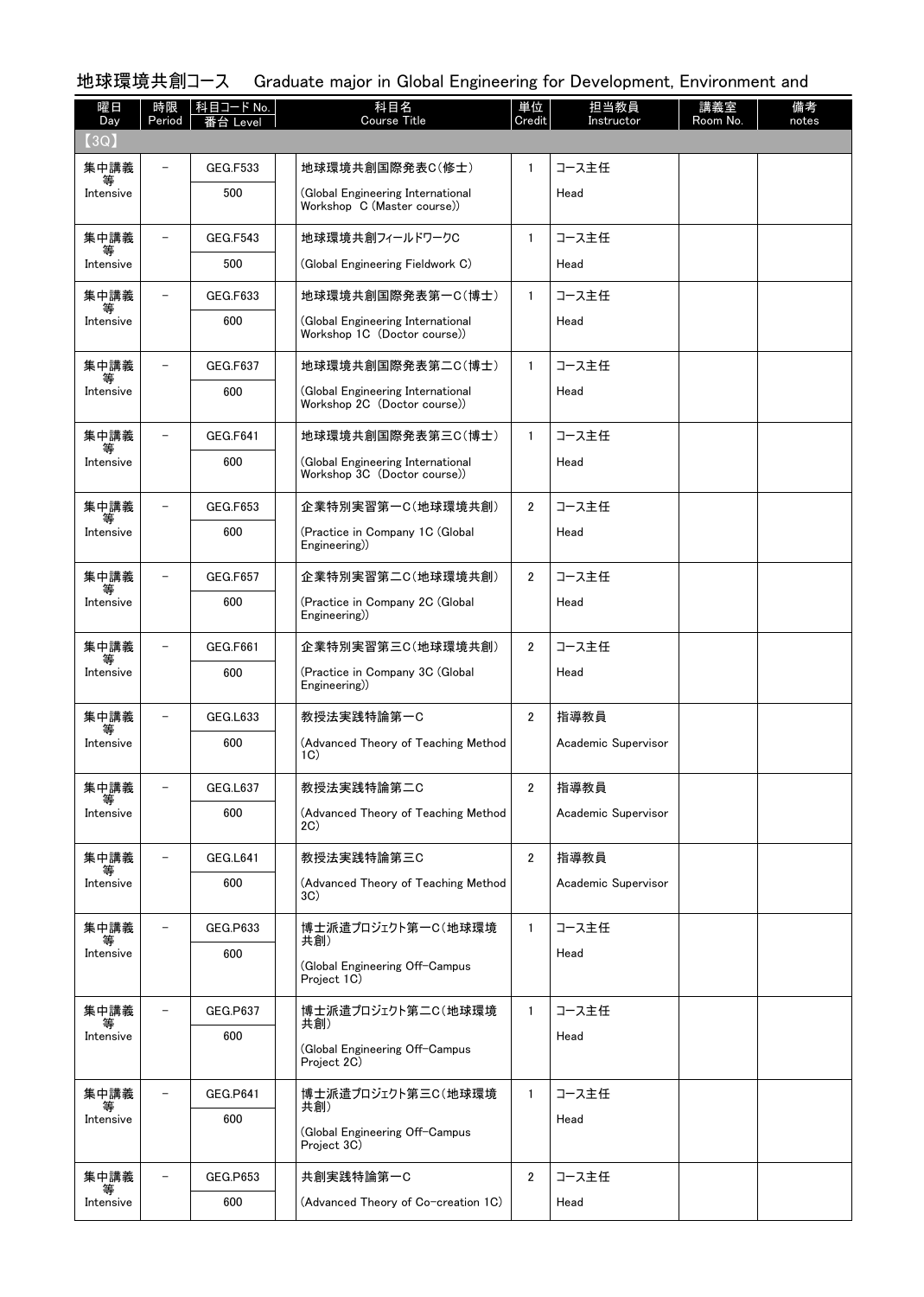| 曜日<br>Day         | 時限<br>Period             | 科目コード No.<br>番台 Level  |          | 科目名<br><b>Course Title</b>                                                        | 単位<br>Credit   | 担当教員<br>Instructor                  | 講義室<br>Room No. | 備考<br>notes                                  |
|-------------------|--------------------------|------------------------|----------|-----------------------------------------------------------------------------------|----------------|-------------------------------------|-----------------|----------------------------------------------|
| (3Q)              |                          |                        |          |                                                                                   |                |                                     |                 |                                              |
| 集中講義              |                          | <b>GEG.P657</b>        |          | 共創実践特論第二C                                                                         | 2              | コース主任                               |                 |                                              |
| Intensive         |                          | 600                    |          | (Advanced Theory of Co-creation 2C)                                               |                | Head                                |                 |                                              |
| 集中講義              | -                        | GEG.P661               |          | 共創実践特論第三C                                                                         | $\mathbf{2}$   | コース主任                               |                 |                                              |
| 等<br>Intensive    |                          | 600                    |          | (Advanced Theory of Co-creation 3C)                                               |                | Head                                |                 |                                              |
| インターン             | $\overline{\phantom{0}}$ | <b>GEG.F553</b>        |          | 地球環境共創インターンシップC                                                                   | $\overline{2}$ | コース主任                               |                 |                                              |
| シップ<br>Internship |                          | 500                    |          | (Global Engineering Internship C)                                                 |                | Head                                |                 |                                              |
| $\texttt{[4Q]}$   |                          |                        |          |                                                                                   |                |                                     |                 |                                              |
| 月<br>Mon          | $5 - 6$                  | GEG.E511               | $\star$  | Socio-ecological systems in changing<br>global and local environments             | $\overline{2}$ | 灘岡 和夫                               | W322            | $\bullet$ (Mon $\cdot$ Thu)<br><b>ACEEES</b> |
|                   |                          | 500                    |          | (グローバル・ローカル変動環境下の社                                                                |                | Nadaoka Kazuo                       |                 |                                              |
|                   |                          |                        |          | 会ー生態系共存システム論)                                                                     |                |                                     |                 |                                              |
| 月<br>Mon          | $7 - 8$                  | <b>GEG.S501</b>        | $\star$  | History and Current Issues of<br>Economic Development and                         | $\mathbf{1}$   | 佐藤 由利子<br>※ 石川 忠晴                   | W932            | <b>ACEEES</b>                                |
|                   |                          | 500                    |          | <b>Environmental Protection</b>                                                   |                | Sato Yuriko                         |                 |                                              |
|                   |                          |                        |          | (経済発展と環境対策の歴史と現在の課<br>顥)                                                          |                | X Ishikawa Tadaharu                 |                 |                                              |
| 火                 | $1 - 4$                  | <b>GEG.P452</b>        | $\star$  | Project Design & Management F                                                     | $\overline{2}$ | 学<br>神田                             | G511            | □                                            |
| Tue               |                          | 400                    |          | (プロジェクトデザイン&マネジメント F)                                                             |                | 灘岡 和夫 ほか                            |                 |                                              |
|                   |                          |                        |          |                                                                                   |                | Kanda Manabu<br>Nadaoka Kazuo et al |                 |                                              |
| 火<br>Tue          | $5 - 6$                  | GEG.S411               | $\star$  | Global Science Communication and                                                  | $\overline{2}$ | HOPE THOMAS<br><b>EDWIN</b>         | S323            | $\bullet$ (Tue•Fri)<br><b>ACEEES</b>         |
|                   |                          | 400                    |          | Engagement<br>(グローバルサイエンスコミュニケーション)                                               |                | Hope Tom                            |                 |                                              |
|                   |                          |                        |          |                                                                                   |                |                                     |                 |                                              |
| 火<br>Tue          | $7 - 8$                  | <b>GEG.S402</b><br>400 | $\star$  | The economics and systems analysis<br>of environment, resources and<br>technology | $\mathbf{1}$   | 時松 宏治<br>Tokimatsu Koji             | G512            | <b>ACEEES</b>                                |
|                   |                          |                        |          | (資源環境技術のシステムと経済学概論)                                                               |                |                                     |                 |                                              |
| 木                 | $5-6$                    | GEG.E511               |          | Socio-ecological systems in changing                                              | $\overline{2}$ | 灘岡 和夫                               | W322            | $\bullet$ (Mon · Thu)                        |
| Thu               |                          | 500                    |          | global and local environments                                                     |                | Nadaoka Kazuo                       |                 | <b>ACEEES</b>                                |
|                   |                          |                        |          | (グローバル・ローカル変動環境下の社<br>会ー生態系共存システム論)                                               |                |                                     |                 |                                              |
| 木                 | $7 - 8$                  | <b>GEG.T502</b>        | $\star$  | Perspective and Understanding of                                                  | $\mathbf{1}$   | 髙橋 邦夫                               | I4-B04/05       | <b>ACEEES</b>                                |
| Thu               | $1 - 2$                  | 500                    |          | Various Kinds of Material and<br>Standardization                                  |                | Takahashi Kunio                     |                 |                                              |
|                   |                          |                        |          | (多種材料と標準化の俯瞰と理解)                                                                  |                |                                     |                 |                                              |
| 金<br>Fri          | $3 - 4$                  | <b>GEG.T501</b>        | $^\star$ | Introduction to Information and<br>Communication Technologies for                 | $\mathbf{1}$   | 山下 幸彦<br>髙田 潤一 ほか                   | S611            | <b>ACEEES</b>                                |
|                   |                          | 500                    |          | Development                                                                       |                | Yamashita Yukihiko                  |                 |                                              |
|                   |                          |                        |          | (開発のための情報および通信技術)                                                                 |                | Takada Jun-Ichi et<br>al            |                 |                                              |
| 金                 | $5 - 6$                  | <b>GEG.S411</b>        | $\star$  | Global Science Communication and                                                  | $\overline{2}$ | HOPE THOMAS                         | S323            | $\bullet$ (Tue $\cdot$ Fri)                  |
| Fri               |                          | 400                    |          | Engagement<br>(グローバルサイエンスコミュニケーション)                                               |                | EDWIN<br>Hope Tom                   |                 | <b>ACEEES</b>                                |
|                   |                          |                        |          |                                                                                   |                |                                     |                 |                                              |
| 集中講義<br>等         | $\overline{a}$           | <b>GEG.F534</b><br>500 |          | 地球環境共創国際発表D(修士)                                                                   | $\mathbf{1}$   | コース主任                               |                 |                                              |
| Intensive         |                          |                        |          | (Global Engineering International<br>Workshop D (Master course))                  |                | Head                                |                 |                                              |
| 集中講義              |                          | GEG.F544               |          | 地球環境共創フィールドワークD                                                                   | $\mathbf{1}$   | コース主任                               |                 |                                              |
| Intensive         |                          | 500                    |          | (Global Engineering Fieldwork D)                                                  |                | Head                                |                 |                                              |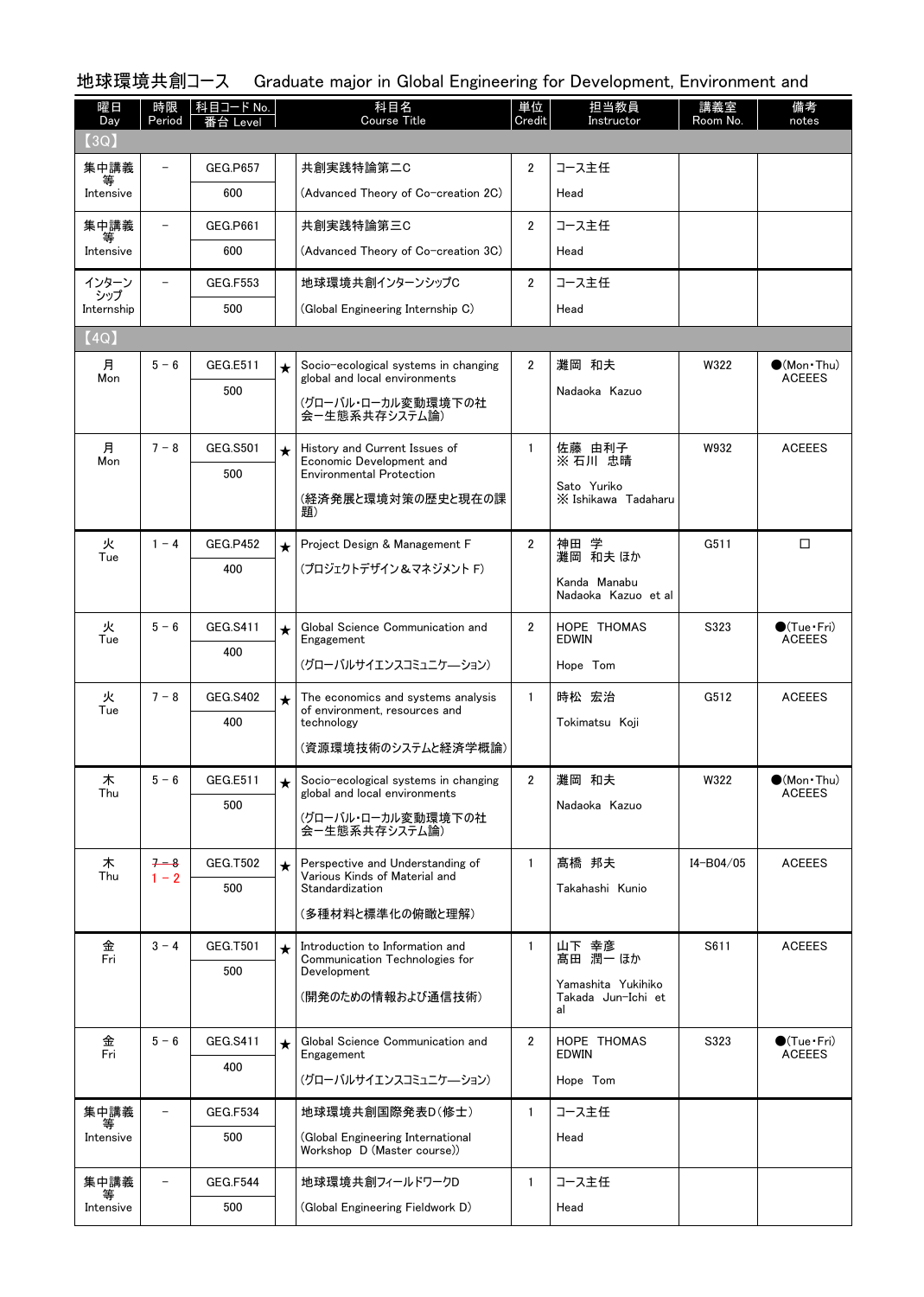| 曜日<br>Day      | 時限<br>Period             | 科目コード No.<br>s台 Level | 科目名<br><b>Course Title</b>                                        | 単位<br>Credit   | 担当教員<br>Instructor  | 講義室<br>Room No. | 備考<br>notes |
|----------------|--------------------------|-----------------------|-------------------------------------------------------------------|----------------|---------------------|-----------------|-------------|
| (4Q)           |                          |                       |                                                                   |                |                     |                 |             |
| 集中講義<br>等      |                          | <b>GEG.F634</b>       | 地球環境共創国際発表第一D(博士)                                                 | $\mathbf{1}$   | コース主任               |                 |             |
| Intensive      |                          | 600                   | (Global Engineering International<br>Workshop 1D (Doctor course)) |                | Head                |                 |             |
| 集中講義           |                          | <b>GEG.F638</b>       | 地球環境共創国際発表第二D(博士)                                                 | $\mathbf{1}$   | コース主任               |                 |             |
| Intensive      |                          | 600                   | (Global Engineering International<br>Workshop 2D (Doctor course)) |                | Head                |                 |             |
| 集中講義<br>等      |                          | <b>GEG.F642</b>       | 地球環境共創国際発表第三D(博士)                                                 | $\mathbf{1}$   | コース主任               |                 |             |
| Intensive      |                          | 600                   | (Global Engineering International<br>Workshop 3D (Doctor course)) |                | Head                |                 |             |
| 集中講義           |                          | GEG.F654              | 企業特別実習第一D(地球環境共創)                                                 | $\overline{2}$ | コース主任               |                 |             |
| Intensive      |                          | 600                   | (Practice in Company 1D (Global)<br>Engineering)                  |                | Head                |                 |             |
| 集中講義<br>等      |                          | <b>GEG.F658</b>       | 企業特別実習第二D(地球環境共創)                                                 | $\overline{2}$ | コース主任               |                 |             |
| Intensive      |                          | 600                   | (Practice in Company 2D (Global<br>Engineering)                   |                | Head                |                 |             |
| 集中講義<br>等      |                          | GEG.F662              | 企業特別実習第三D(地球環境共創)                                                 | $\overline{2}$ | コース主任               |                 |             |
| Intensive      |                          | 600                   | (Practice in Company 3D (Global)<br>Engineering)                  |                | Head                |                 |             |
| 集中講義<br>等      |                          | GEG.L634              | 教授法実践特論第一D                                                        | $\overline{2}$ | 指導教員                |                 |             |
| Intensive      |                          | 600                   | (Advanced Theory of Teaching Method<br>1D)                        |                | Academic Supervisor |                 |             |
| 集中講義<br>等      |                          | GEG.L638              | 教授法実践特論第二D                                                        | $\overline{2}$ | 指導教員                |                 |             |
| Intensive      |                          | 600                   | (Advanced Theory of Teaching Method<br>2D)                        |                | Academic Supervisor |                 |             |
| 集中講義           |                          | GEG.L642              | 教授法実践特論第三D                                                        | 2              | 指導教員                |                 |             |
| Intensive      |                          | 600                   | (Advanced Theory of Teaching Method<br>3D)                        |                | Academic Supervisor |                 |             |
| 集中講義           | $\equiv$                 | <b>GEG.P634</b>       | 博士派遣プロジェクト第一D(地球環境<br>共創)                                         | $\mathbf{1}$   | コース主任               |                 |             |
| Intensive      |                          | 600                   | (Global Engineering Off-Campus<br>Project 1D)                     |                | Head                |                 |             |
| 集中講義           | $\equiv$                 | GEG.P638              | 博士派遣プロジェクト第二D(地球環境                                                | $\mathbf{1}$   | コース主任               |                 |             |
| 等<br>Intensive |                          | 600                   | 共創)<br>(Global Engineering Off-Campus<br>Project 2D)              |                | Head                |                 |             |
| 集中講義           |                          | <b>GEG.P642</b>       | 博士派遣プロジェクト第三D(地球環境                                                | $\mathbf{1}$   | コース主任               |                 |             |
| 等<br>Intensive |                          | 600                   | 共創)<br>(Global Engineering Off-Campus<br>Project 3D)              |                | Head                |                 |             |
| 集中講義           | $\overline{\phantom{0}}$ | <b>GEG.P654</b>       | 共創実践特論第一D                                                         | $\overline{2}$ | コース主任               |                 |             |
| 等<br>Intensive |                          | 600                   | (Advanced Theory of Co-creation 1D)                               |                | Head                |                 |             |
| 集中講義           |                          | GEG.P658              | 共創実践特論第二D                                                         | $\overline{2}$ | コース主任               |                 |             |
| Intensive      |                          | 600                   | (Advanced Theory of Co-creation 2D)                               |                | Head                |                 |             |
| 集中講義           |                          | <b>GEG.P662</b>       | 共創実践特論第三D                                                         | $\overline{2}$ | コース主任               |                 |             |
| Intensive      |                          | 600                   | (Advanced Theory of Co-creation 3D)                               |                | Head                |                 |             |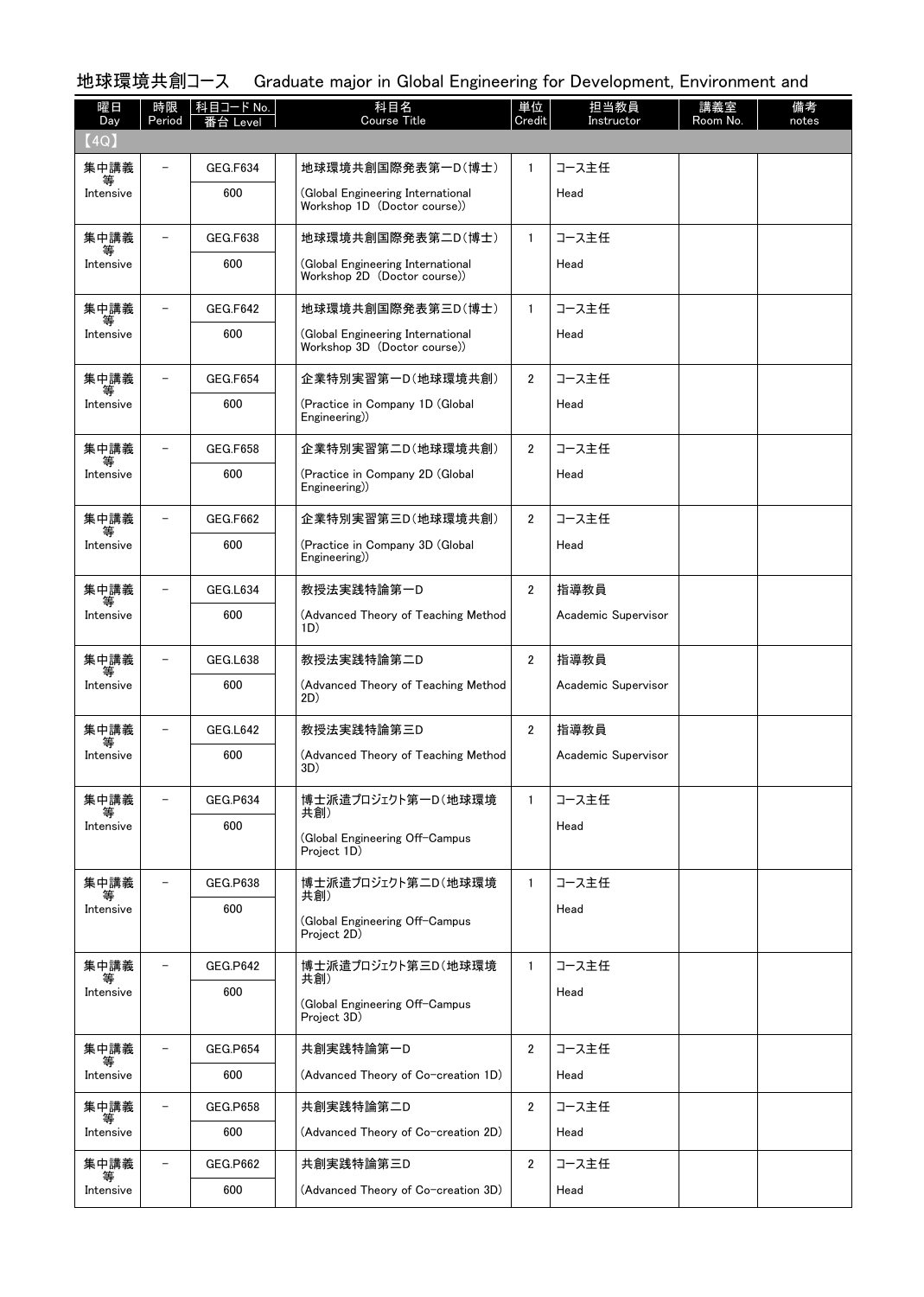| 曜日<br>Day     | 時限<br>Period             | 科目コード No.<br>番台 Level | 科目名<br>Course Title               | 単位<br>Credit | 担当教員<br>Instructor | 講義室<br>Room No. | 備考<br>notes |
|---------------|--------------------------|-----------------------|-----------------------------------|--------------|--------------------|-----------------|-------------|
| $\vert$ (4Q)  |                          |                       |                                   |              |                    |                 |             |
| インターン<br>رسرد | $\overline{\phantom{0}}$ | <b>GEG.F554</b>       | 地球環境共創インターンシップD                   |              | コース主任              |                 |             |
| Internship    |                          | 500                   | (Global Engineering Internship D) |              | Head               |                 |             |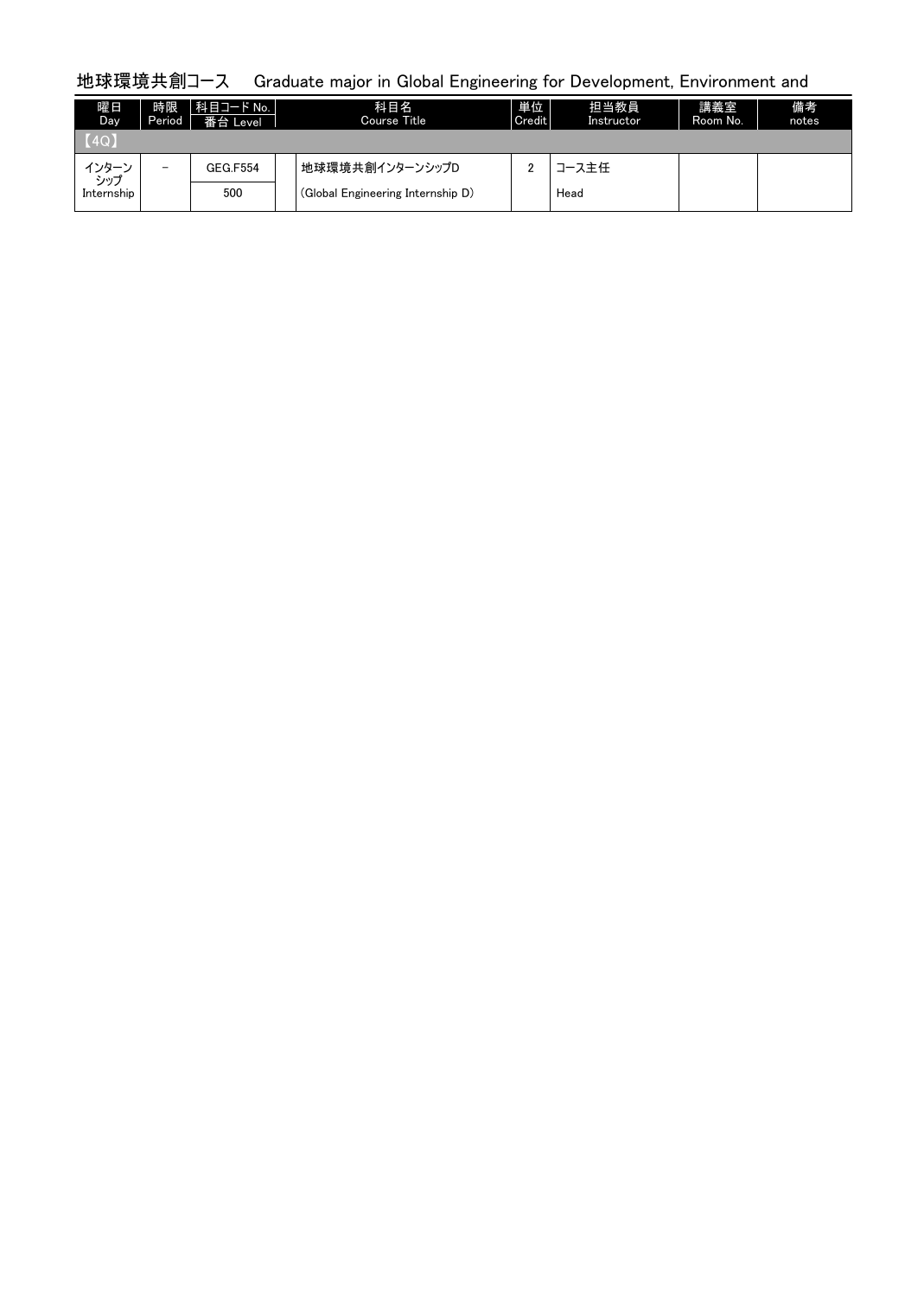| 曜日<br>Day      | 時限<br>Period | │ 科目コード No.<br>台<br>Level | 科目名<br><b>Course Title</b>                                               | 単位<br>Credit   | 担当教員<br>Instructor                                 | 講義室<br>Room No.          | 備考<br>notes               |
|----------------|--------------|---------------------------|--------------------------------------------------------------------------|----------------|----------------------------------------------------|--------------------------|---------------------------|
| $(3 \sim 4Q)$  |              |                           |                                                                          |                |                                                    |                          |                           |
| 月              | $5 - 6$      | <b>SHS.D442</b>           | 教育·福祉·健康分野特論F1                                                           | $\mathbf{1}$   | 佐久間 邦弘                                             | $W9 - 202$               | $O(3 \sim 4Q)$            |
| Mon            |              | 400                       | (Graduate Lecture in Education,<br>Welfare and Health F1)                |                | Sakuma Kunihiro                                    |                          |                           |
| 月<br>Mon       | $7 - 8$      | <b>SHS.L452</b>           | 社会・人間科学プロジェクトF1                                                          | $\mathbf{1}$   | 指導教員                                               | $W9 - 202$<br>$W9 - 203$ | $O(3 \sim 4Q)$            |
|                |              | 400                       | (Translational Project in Social and<br>Human Sciences F1)               |                | Academic Supervisor                                | W9-707<br>W9-910         |                           |
| 月<br>Mon       | $7 - 8$      | <b>SHS.L552</b>           | 社会・人間科学プロジェクトF2                                                          | $\mathbf{1}$   | 指導教員                                               | $W9 - 202$<br>$W9 - 203$ | $O(3 \sim 4Q)$            |
|                |              | 500                       | (Translational Project in Social and<br>Human Sciences F2)               |                | Academic Supervisor                                | W9-707<br>W9-910         |                           |
| 月<br>Mon       | $7 - 8$      | <b>SHS.L652</b>           | 社会・人間科学プロジェクトF3                                                          | $\mathbf{1}$   | 指導教員                                               | $W9 - 202$<br>$W9 - 203$ | $O(3 \sim 4Q)$            |
|                |              | 600                       | (Translational Project in Social and<br>Human Sciences F3)               |                | Academic Supervisor                                | W9-707<br>W9-910         |                           |
| 月<br>Mon       | $7 - 8$      | SHS.L654                  | 社会・人間科学プロジェクトF4                                                          | $\mathbf{1}$   | 指導教員                                               | $W9 - 202$<br>$W9 - 203$ | $O(3 \sim 4Q)$            |
|                |              | 600                       | (Translational Project in Social and<br>Human Sciences F4)               |                | Academic Supervisor                                | W9-707<br>W9-910         |                           |
| 月<br>Mon       | $7 - 8$      | <b>SHS.L656</b>           | 社会・人間科学プロジェクトF5                                                          | $\mathbf{1}$   | 指導教員                                               | W9-202<br>$W9 - 203$     | $O(3 \sim 4Q)$            |
|                |              | 600                       | (Translational Project in Social and<br>Human Sciences F5)               |                | Academic Supervisor                                | W9-707<br>W9-910         |                           |
| 火<br>Tue       | $1 - 2$      | <b>SHS.M462</b>           | 認知·数理·情報分野方法論F1                                                          | $\overline{2}$ | 村井 源<br>栗山 直子 ほか                                   | W9-707                   | $O(3 \sim 4Q)$            |
|                |              | 400                       | (Graduate Methodologies in Cognition,<br>Mathematics and Information F1) |                | Murai Hajime<br>Kuriyama Naoko et<br>al            |                          |                           |
| 火              | $3 - 4$      | <b>SHS.S462</b>           | 科学技術社会分野方法論F1                                                            | $\overline{2}$ | 札野 順                                               | W932                     | $O(3 \sim 4Q)$            |
| Tue            |              | 400                       | (Graduate Methodologies in Science,<br>Technology and Society F1)        |                | 調 麻佐志 ほか<br>Fudano Jun<br>Shirabe Masashi et<br>al |                          |                           |
| 火              | $5 - 6$      | <b>SHS.D462</b>           | 教育·福祉·健康分野方法論F1                                                          | 2              | 永岑 光恵                                              | W9-202                   | $O(3 \sim 4Q)$            |
| Tue            |              | 400                       | (Graduate Methodologies in Education,<br>Welfare and Health F1)          |                | Nagamine Mitsue                                    |                          |                           |
| 木<br>Thu       | $5 - 6$      | <b>SHS.U462</b>           | 文化·芸術分野方法論F1                                                             | $\overline{2}$ | 河村 彩<br>伊藤 亜紗                                      | W9-910                   | $O(3 \sim 4Q)$<br>担当教員:河村 |
|                |              | 400                       | (Graduate Methodologies in Culture<br>and Arts F1)                       |                | Kawamura Aya<br>Ito Asa                            |                          | (3Q), 伊藤(4Q)              |
| 金<br>Fri       | $3 - 4$      | <b>SHS.P462</b>           | 政治·法律·行政分野方法論F1                                                          | $\overline{2}$ | 桑子 敏雄<br>江川 緑                                      | W9-910                   | $O(3 \sim 4Q)$<br>担当教員:桑子 |
|                |              | 400                       | (Graduate Methodologies in Politics,<br>Law and Administration F1)       |                | Kuwako Toshio<br>Egawa Midori                      |                          | (3Q), 江川(4Q)              |
| 集中講義           |              | <b>SHS.D682</b>           | 教育・福祉・健康分野プロジェクトF3                                                       | $\mathbf{1}$   | 各教員                                                |                          | $O(3 \sim 4Q)$            |
| 等<br>Intensive |              | 600                       | (Graduate Project in Education,<br>Welfare and Health F3)                |                | Academic Supervisor                                |                          |                           |
| 集中講義           |              | <b>SHS.M682</b>           | 認知・数理・情報分野プロジェクトF3                                                       | $\mathbf{1}$   | 各教員                                                |                          | $O(3 \sim 4Q)$            |
| Intensive      |              | 600                       | (Graduate Project in Cognition,<br>Mathematics and Information F3)       |                | Academic Supervisor                                |                          |                           |
| 集中講義<br>等      |              | <b>SHS.P682</b>           | 政治・法律・行政分野プロジェクトF3                                                       | $\mathbf{1}$   | 各教員                                                |                          | $O(3 \sim 4Q)$            |
| Intensive      |              | 600                       | (Graduate Project in Politics, Law and<br>Administration F3)             |                | Academic Supervisor                                |                          |                           |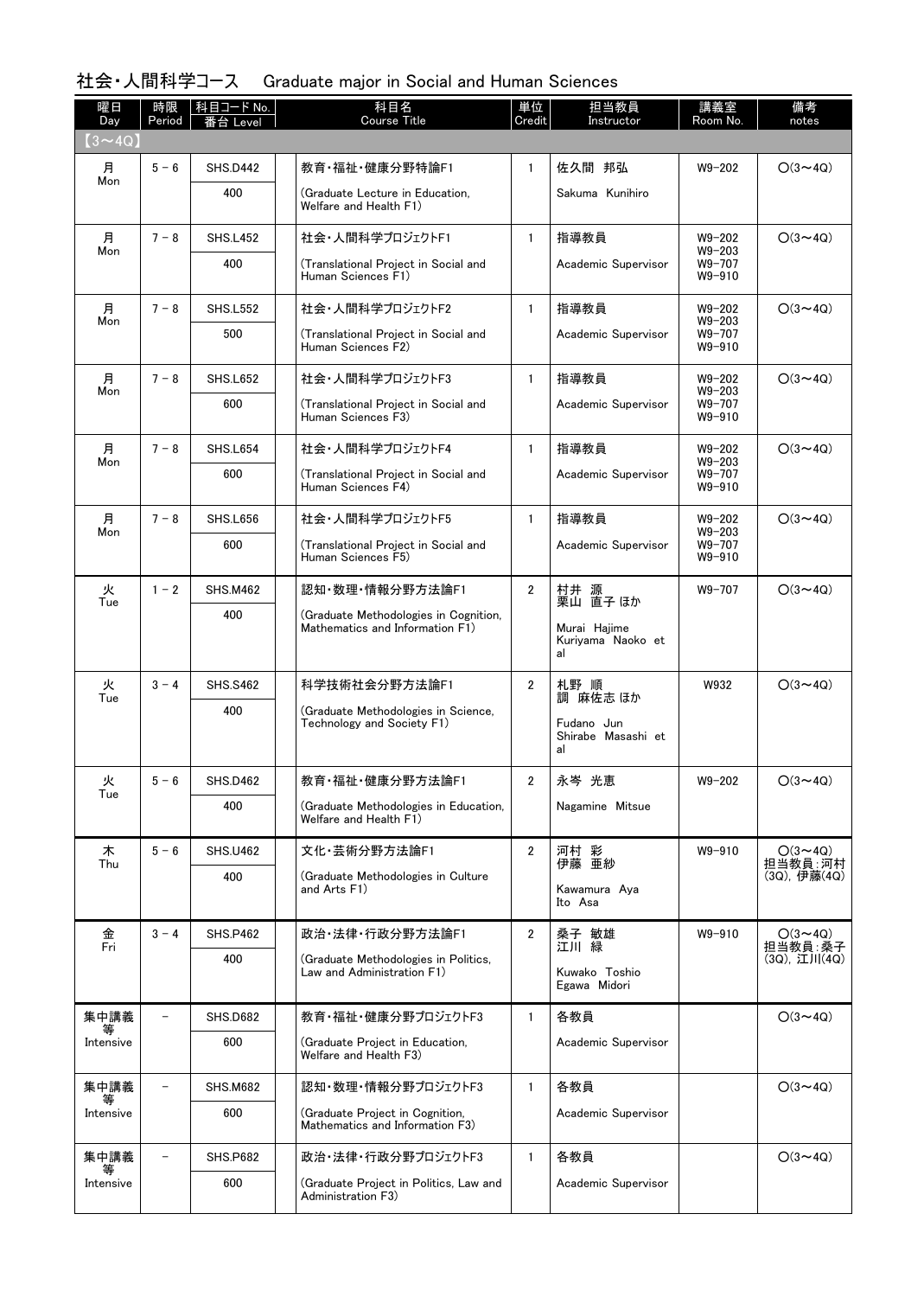| 曜日<br>Day            | 時限<br>Period | 科目コード No.<br>台<br>Level | 科目名<br><b>Course Title</b>                                          | 単位<br>Credit   | 担当教員<br>Instructor  | 講義室<br>Room No.      | 備考<br>notes    |
|----------------------|--------------|-------------------------|---------------------------------------------------------------------|----------------|---------------------|----------------------|----------------|
| $(3 \sim 40)$        |              |                         |                                                                     |                |                     |                      |                |
| 集中講義                 |              | <b>SHS.S682</b>         | 科学技術社会分野プロジェクトF3                                                    | 1              | 各教員                 |                      | $O(3 \sim 4Q)$ |
| Intensive            |              | 600                     | (Graduate Proiect in Science.<br>Technology and Society F3)         |                | Academic Supervisor |                      |                |
| 集中講義<br>等            |              | <b>SHS.U682</b>         | 文化・芸術分野プロジェクトF3                                                     | $\mathbf{1}$   | 各教員                 |                      | $O(3 \sim 4Q)$ |
| Intensive            |              | 600                     | (Graduate Project in Culture and Arts<br>F3)                        |                | Academic Supervisor |                      |                |
| 講究等<br>Seminar       |              | <b>SHS.Z492</b>         | 社会·人間科学講究F1                                                         | $\mathbf{1}$   | 指導教員                |                      | $O(3 \sim 4Q)$ |
|                      |              | 400                     | (Colloquium in Social and Human<br>Sciences F1)                     |                | Academic Supervisor |                      |                |
| 講究等                  | $\equiv$     | <b>SHS.Z592</b>         | 社会·人間科学講究F2                                                         | $\mathbf{1}$   | 指導教員                |                      | $O(3 \sim 4Q)$ |
| Seminar              |              | 500                     | (Colloquium in Social and Human<br>Sciences F2)                     |                | Academic Supervisor |                      |                |
| 講究等                  |              | <b>SHS.Z692</b>         | 社会·人間科学講究F3                                                         | $\overline{2}$ | 指導教員                |                      | $O(3 \sim 4Q)$ |
| Seminar              |              | 600                     | (Colloquium in Social and Human<br>Sciences F3)                     |                | Academic Supervisor |                      |                |
| 講究等<br>Seminar       |              | <b>SHS.Z694</b>         | 社会·人間科学講究F4                                                         | $\overline{2}$ | 指導教員                |                      | $O(3 \sim 4Q)$ |
|                      |              | 600                     | (Colloquium in Social and Human<br>Sciences F4)                     |                | Academic Supervisor |                      |                |
| 講究等<br>Seminar       |              | <b>SHS.Z696</b>         | 社会·人間科学講究F5                                                         | $\overline{2}$ | 指導教員                |                      | $O(3 \sim 4Q)$ |
|                      |              | 600                     | (Colloquium in Social and Human<br>Sciences F5)                     |                | Academic Supervisor |                      |                |
| (3Q)                 |              |                         |                                                                     |                |                     |                      |                |
| 月<br>Mon             | $5 - 6$      | <b>SHS.M443</b>         | 認知·数理·情報分野特論F1A                                                     | $\mathbf{1}$   | 猪原 健弘               | W9-707               |                |
|                      |              | 400                     | (Graduate Lecture in Cognition,<br>Mathematics and Information F1A) |                | Inohara Takehiro    |                      |                |
| 月<br>Mon             | $5 - 6$      | <b>SHS.S443</b>         | 科学技術社会分野特論F1A                                                       | $\mathbf{1}$   | 中島 秀人               | W936                 | <b>ACEEES</b>  |
|                      |              | 400                     | (Graduate Lecture in Science,<br>Technology and Society F1A)        |                | Nakajima Hideto     |                      |                |
| 火<br>Tue             | $3 - 4$      | <b>SHS.U443</b>         | 文化·芸術分野特論F1A                                                        | $\mathbf{1}$   | 畑中 健二               | W9-910               |                |
|                      |              | 400                     | (Graduate Lecture in Culture and Arts)<br>F <sub>1</sub> A)         |                | Hatanaka Kenii      |                      |                |
| 木<br>Thu             | $5 - 6$      | <b>SHS.M445</b>         | 教育メディアエ学A                                                           | $\mathbf{1}$   | 室田 真男               | $W9 - 202$           |                |
|                      |              | 400                     | (Educational Media and Design A)                                    |                | Murota Masao        |                      |                |
| 金<br>Fri             | $3 - 4$      | <b>SHS.M463</b>         | 教育メディアエ学演習A                                                         | $\mathbf{1}$   | 室田 真男               | 学術国際情                |                |
|                      |              | 400                     | (Practice of Educational Media and<br>Design A)                     |                | Murota Masao        | 報センター3F<br>第2実習室     |                |
| 金<br>Fri             | $5 - 6$      | <b>SHS.P443</b>         | 政治·法律·行政分野特論F1A                                                     | $\mathbf{1}$   | 中島 岳志               | W9-910               |                |
|                      |              | 400                     | (Graduate Lecture in Politics, Law and<br>Administration F1A)       |                | Nakajima Takeshi    |                      |                |
| 金<br>$\overline{Fr}$ | $7 - 8$      | <b>SHS.L433</b>         | 社会•人間科学多文化関係構築演習<br>F1A                                             | $\mathbf{1}$   | 指導教員                | $W9 - 203$<br>W9-707 |                |
|                      |              | 400                     | (Transnational Workshop in Social and<br>Human Sciences F1A)        |                | Academic Supervisor | W9-910               |                |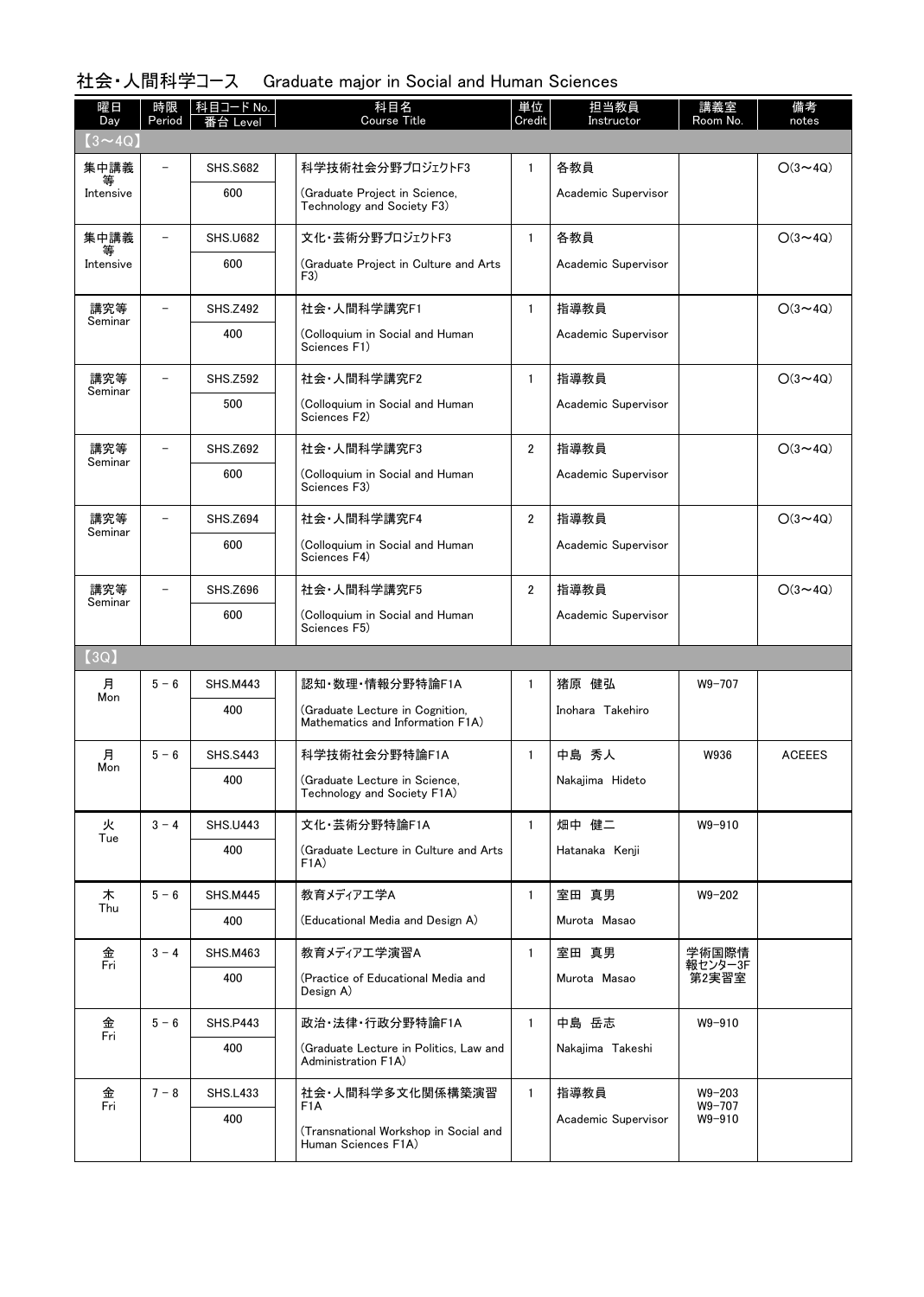| 曜日<br>Day | 時限<br>Period | 科目コード No.<br>番台 Level |         | 科目名<br><b>Course Title</b>                                                       | 単位<br>Credit   | 担当教員<br>Instructor  | 講義室<br>Room No.      | 備考<br>notes |
|-----------|--------------|-----------------------|---------|----------------------------------------------------------------------------------|----------------|---------------------|----------------------|-------------|
| (3Q)      |              |                       |         |                                                                                  |                |                     |                      |             |
| 金<br>Fri  | $7 - 8$      | <b>SHS.L633</b>       |         | 社会•人間科学多文化関係構築演習                                                                 | $\mathbf{1}$   | 指導教員                | $W9 - 203$<br>W9-707 |             |
|           |              | 600                   |         | F3A<br>(Transnational Workshop in Social and                                     |                | Academic Supervisor | W9-910               |             |
|           |              |                       |         | Human Sciences F3A)                                                              |                |                     |                      |             |
| 金<br>Fri  | $9 - 10$     | <b>SHS.L673</b>       |         | 社会・人間科学演習プロジェクト支援実<br>践F3A                                                       | $\mathbf{1}$   | 指導教員                | W9-707               |             |
|           |              | 600                   |         | (Course Assistance in Social and<br>Human Sciences F3A)                          |                | Academic Supervisor |                      |             |
| 集中講義      |              | <b>SHS.L413</b>       |         | 社会 人間科学多分野分析統合演習<br>F <sub>1</sub> A                                             | $\overline{2}$ | 指導教員<br>飛田 博史       |                      |             |
| Intensive |              | 400                   |         | (Trans-disciplinary Exercise in Social                                           |                | Academic Supervisor |                      |             |
|           |              |                       |         | and Human Sciences F1A)                                                          |                | Tobita Hiroshi      |                      |             |
| [4Q]      |              |                       |         |                                                                                  |                |                     |                      |             |
| 月         | $1 - 2$      | SHS.P444              |         | 政治·法律·行政分野特論F1B                                                                  | $\mathbf{1}$   | 西田 亮介               | W9-910               |             |
| Mon       |              | 400                   |         | (Graduate Lecture in Politics, Law and<br>Administration F1B)                    |                | Nishida Ryosuke     |                      |             |
| 月         | $3 - 4$      | <b>SHS.S444</b>       | $\star$ | Graduate Lecture in Science,<br>Technology and Society F1B                       | $\mathbf{1}$   | <b>BEKTAS YAKUP</b> | W936                 |             |
| Mon       |              | 400                   |         | (科学技術社会分野特論F1B)                                                                  |                | Bektas Yakup        |                      |             |
| 月         | $5 - 6$      | SHS.D446              |         | 心理·教育測定特論                                                                        | $\mathbf{1}$   | 前川 眞一               | $W9 - 202$           |             |
| Mon       |              | 400                   |         | (Psychological and Educational<br>Measurement)                                   |                | Mayekawa Shin-Ichi  |                      |             |
| 月         | $5 - 6$      | <b>SHS.M444</b>       |         | 認知·数理·情報分野特論F1B                                                                  | $\mathbf{1}$   | 村井 源                | W9-707               |             |
| Mon       |              | 400                   |         | (Graduate Lecture in Cognition,<br>Mathematics and Information F1B)              |                | Murai Hajime        |                      |             |
| 火         | $3 - 4$      | <b>SHS.U444</b>       |         | 文化·芸術分野特論F1B                                                                     | $\mathbf{1}$   | 弓山 達也               | W9-910               |             |
| Tue       |              | 400                   |         | (Graduate Lecture in Culture and Arts)<br>F1B)                                   |                | Yumiyama Tatsuya    |                      |             |
| 木         | $5 - 6$      | <b>SHS.M446</b>       |         | 教育メディアエ学B                                                                        | $\mathbf{1}$   | 室田 真男               | W9-202               |             |
| Thu       |              | 400                   |         | (Educational Media and Design B)                                                 |                | Murota Masao        |                      |             |
| 金         | $3 - 4$      | <b>SHS.M464</b>       |         | 教育メディアエ学演習B                                                                      | $\mathbf{1}$   | 室田 真男               | 学術国際情                |             |
| Fri       |              | 400                   |         | (Practice of Educational Media and<br>Design B)                                  |                | Murota Masao        | 報センター3F<br>第2実習室     |             |
| 金         | $7 - 8$      | <b>SHS.L434</b>       |         | 社会•人間科学多文化関係構築演習                                                                 | $\mathbf{1}$   | 指導教員                | $W9 - 203$           |             |
| Fri       |              | 400                   |         | F <sub>1</sub> B<br>(Transnational Workshop in Social and<br>Human Sciences F1B) |                | Academic Supervisor | W9-707<br>W9-910     |             |
| 金         | $7 - 8$      | <b>SHS.L634</b>       |         | 社会•人間科学多文化関係構築演習                                                                 | $\mathbf{1}$   | 指導教員                | $W9 - 203$           |             |
| Fri       |              | 600                   |         | F3B                                                                              |                | Academic Supervisor | W9-707<br>W9-910     |             |
|           |              |                       |         | (Transnational Workshop in Social and<br>Human Sciences F3B)                     |                |                     |                      |             |
| 金<br>Fri  | $9 - 10$     | <b>SHS.L674</b>       |         | 社会・人間科学演習プロジェクト支援実<br>践F3B                                                       | $\mathbf{1}$   | 指導教員                | W9-707               |             |
|           |              | 600                   |         | (Course Assistance in Social and<br>Human Sciences F3B)                          |                | Academic Supervisor |                      |             |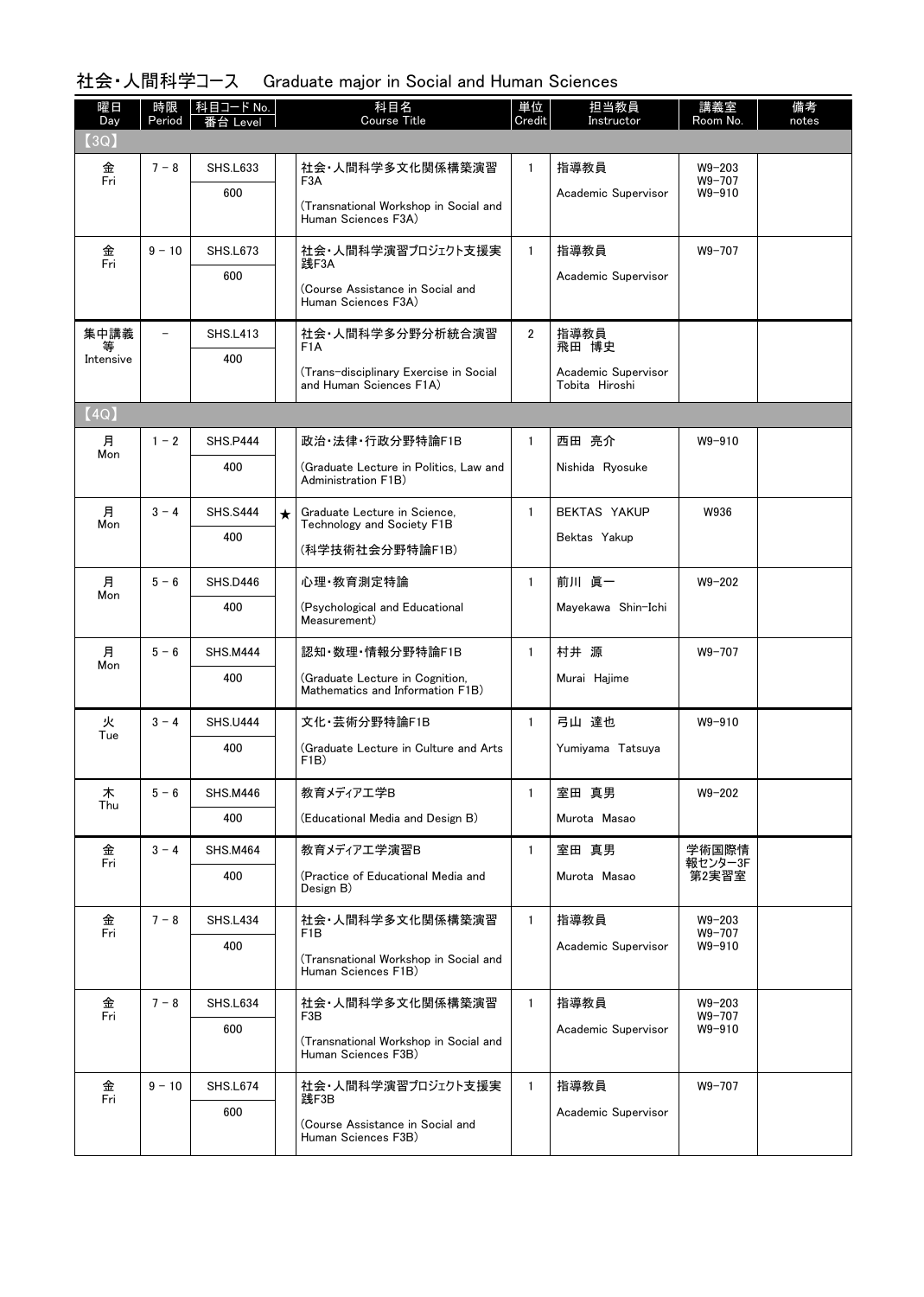| 曜日<br>Day    | 時限<br>Period             | │科目コード No. │<br>番台 Level | 科目名<br>Course Title                                               | 単位<br>Credit | 担当教員<br>Instructor                       | 講義室<br>Room No. | 備考<br>notes |
|--------------|--------------------------|--------------------------|-------------------------------------------------------------------|--------------|------------------------------------------|-----------------|-------------|
| $\vert$ (4Q) |                          |                          |                                                                   |              |                                          |                 |             |
| 集中講義<br>等    | $\overline{\phantom{0}}$ | <b>SHS.L414</b>          | 社会•人間科学多分野分析統合演習<br>F <sub>1</sub> B                              | 2            | 指導教員<br>櫨 浩一 ほか                          |                 |             |
| Intensive    |                          | 400                      | (Trans-disciplinary Exercise in Social<br>and Human Sciences F1B) |              | Academic Supervisor<br>Haii Koichi et al |                 |             |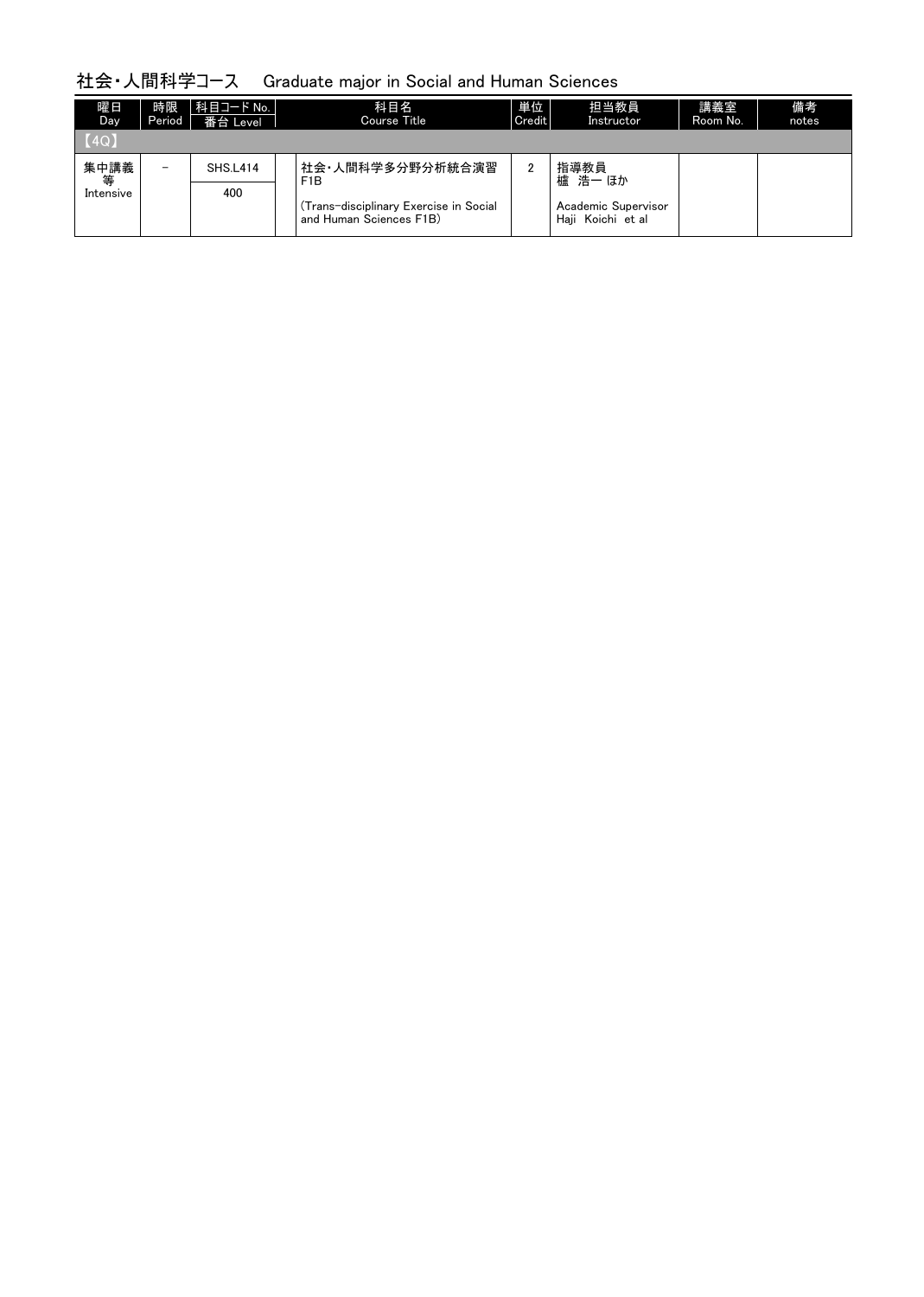# イノベーション科学コース Graduate major in Innovation Science

| 曜日<br>Day      | 時限<br>Period   | 科目コード No.<br>番台 Level |         | 科目名<br><b>Course Title</b>                                                                             | 単位<br>Credit   | 担当教員<br>Instructor  | 講義室<br>Room No. | 備考<br>notes    |
|----------------|----------------|-----------------------|---------|--------------------------------------------------------------------------------------------------------|----------------|---------------------|-----------------|----------------|
| $(3 \sim 4Q)$  |                |                       |         |                                                                                                        |                |                     |                 |                |
| 講究等<br>Seminar |                | <b>ISC.Z692</b>       |         | イノベーション科学講究 F3                                                                                         | $\overline{2}$ | 指導教員                |                 | $O(3 \sim 4Q)$ |
|                |                | 600                   |         | (Seminar on Innovation Science F3)                                                                     |                | Academic Supervisor |                 |                |
| 講究等<br>Seminar |                | <b>ISC.Z694</b>       |         | イノベーション科学講究 F4                                                                                         | $\overline{2}$ | 指導教員                |                 | $O(3 \sim 4Q)$ |
|                |                | 600                   |         | (Seminar on Innovation Science F4)                                                                     |                | Academic Supervisor |                 |                |
| 講究等<br>Seminar |                | <b>ISC.Z696</b>       |         | イノベーション科学講究 F5                                                                                         | $\overline{2}$ | 指導教員                |                 | $O(3 \sim 4Q)$ |
|                |                | 600                   |         | (Seminar on Innovation Science F5)                                                                     |                | Academic Supervisor |                 |                |
| (3Q)           |                |                       |         |                                                                                                        |                |                     |                 |                |
| 集中講義           |                | <b>ISC.A603</b>       | $\star$ | Systematic Review III                                                                                  | $\mathbf{1}$   | 指導教員                |                 |                |
| 等<br>Intensive |                | 600                   |         | (システマティックレビュー III)                                                                                     |                | Academic Supervisor |                 |                |
| 集中講義           | $\overline{a}$ | <b>ISC.A607</b>       | $\star$ | Systematic Review VII                                                                                  | $\mathbf{1}$   | 指導教員                |                 |                |
| 等<br>Intensive |                | 600                   |         | (システマティックレビュー VII)                                                                                     |                | Academic Supervisor |                 |                |
| 集中講義           |                | ISC.A610-03           |         | イノベーション分析演習 I                                                                                          | $\mathbf{1}$   | 指導教員                |                 |                |
| Intensive      |                | 600                   |         | (Advanced Analytics for Innovation<br>Science Research I)                                              |                | Academic Supervisor |                 |                |
| 集中講義           |                | ISC.A611-03           |         | イノベーション分析演習 II                                                                                         | $\mathbf{1}$   | 指導教員                |                 |                |
| Intensive      |                | 600                   |         | (Advanced Analytics for Innovation<br>Science Research II)                                             |                | Academic Supervisor |                 |                |
| 集中講義           |                | ISC.B610-03           |         | 技術経営分析·設計演習 I                                                                                          | $\mathbf{1}$   | 指導教員                |                 |                |
| Intensive      |                | 600                   |         | (Advanced Analytics and Design<br>Methodology for Technology and<br>Innovation Management Research I)  |                | Academic Supervisor |                 |                |
| 集中講義           |                | ISC.B611-03           |         | 技術経営分析·設計演習 II                                                                                         | $\mathbf{1}$   | 指導教員                |                 |                |
| Intensive      |                | 600                   |         | (Advanced Analytics and Design<br>Methodology for Technology and<br>Innovation Management Research II) |                | Academic Supervisor |                 |                |
| 集中講義           |                | ISC.C610-03           |         | 経済·社会システム分析·設計演習 I                                                                                     | $\mathbf{1}$   | 指導教員                |                 |                |
| Intensive      |                | 600                   |         | (Advanced Analytics and Design<br>Methodology for Social Economic<br>Systems Research I)               |                | Academic Supervisor |                 |                |
| 集中講義           |                | ISC.C611-03           |         | 経済・社会システム分析・設計演習 II                                                                                    | $\mathbf{1}$   | 指導教員                |                 |                |
| Intensive      |                | 600                   |         | (Advanced Analytics and Design<br>Methodology for Social Economic<br>Systems Research II)              |                | Academic Supervisor |                 |                |
| 集中講義           |                | ISC.D610-03           |         | 研究開発 事業企画立案演習 I                                                                                        | $\mathbf{1}$   | 指導教員                |                 |                |
| Intensive      |                | 600                   |         | (Advanced R&D Planning and Business<br>Development I)                                                  |                | Academic Supervisor |                 |                |
| 集中講義<br>等      | $\overline{a}$ | ISC.D611-03           |         | 研究開発·事業企画立案演習 II                                                                                       | $\mathbf{1}$   | 指導教員                |                 |                |
| Intensive      |                | 600                   |         | (Advanced R&D Planning and Business<br>Development II)                                                 |                | Academic Supervisor |                 |                |
| 集中講義           |                | ISC.E633              | $\star$ | Advanced MOT Seminar III                                                                               | $\mathbf{1}$   | 日髙 一義               | 田町CIC           |                |
| Intensive      |                | 600                   |         | (MOT研究の最前線 III)                                                                                        |                | Hidaka Kazuyoshi    |                 |                |
| (4Q)           |                |                       |         |                                                                                                        |                |                     |                 |                |
| 集中講義           |                | <b>ISC.A604</b>       | $\star$ | Systematic Review IV                                                                                   | $\mathbf{1}$   | 指導教員                |                 |                |
| Intensive      |                | 600                   |         | (システマティックレビュー IV)                                                                                      |                | Academic Supervisor |                 |                |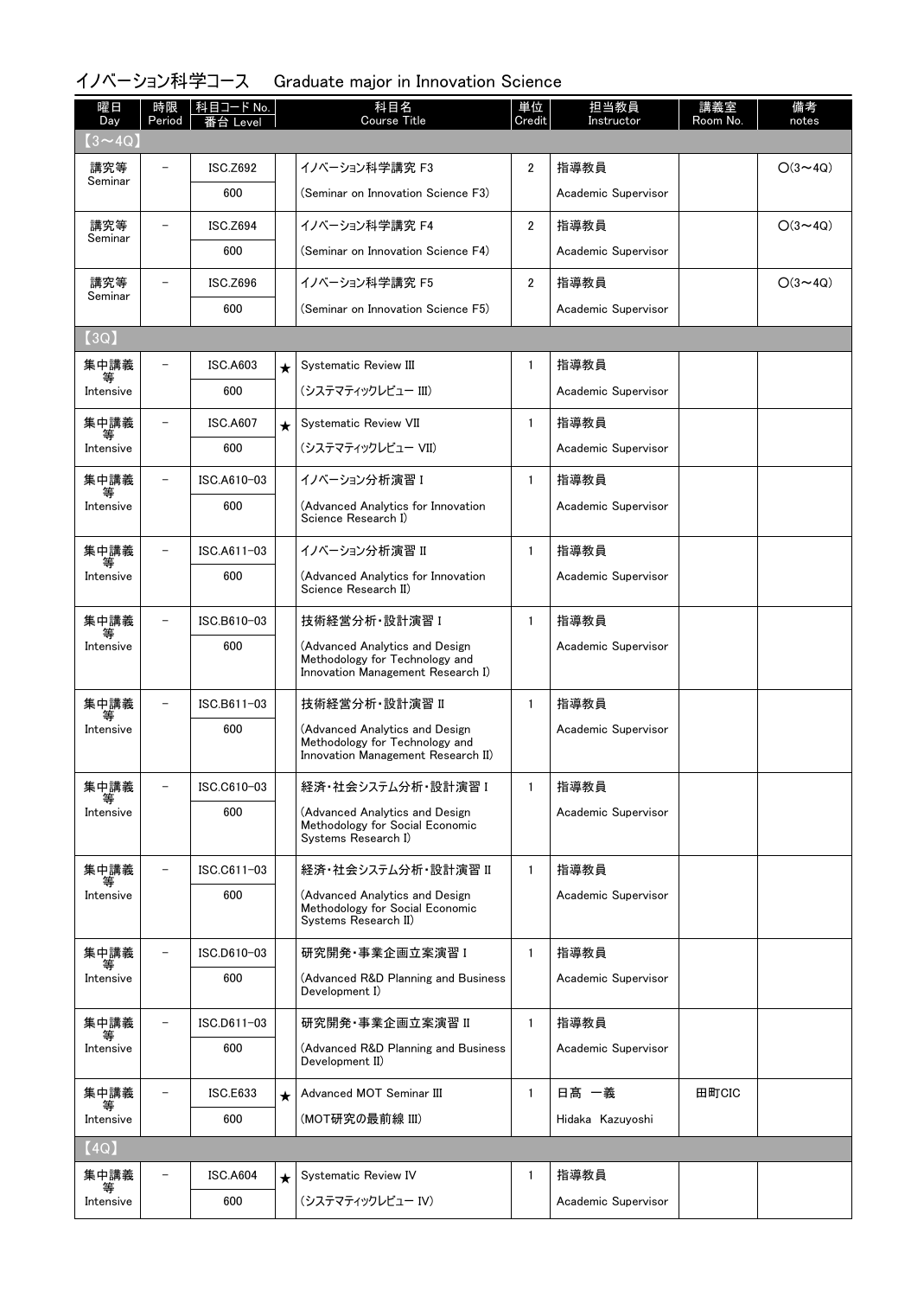# イノベーション科学コース Graduate major in Innovation Science

| 曜日<br>Day | 時限<br>Period | 科目コード No.<br>I evel |         | 科目名<br><b>Course Title</b>                                                                             | 単位<br>Credit | 担当教員<br>Instructor  | 講義室<br>Room No. | 備考<br>notes |
|-----------|--------------|---------------------|---------|--------------------------------------------------------------------------------------------------------|--------------|---------------------|-----------------|-------------|
| (4Q)      |              |                     |         |                                                                                                        |              |                     |                 |             |
| 集中講義      |              | <b>ISC.A608</b>     | $\star$ | Systematic Review VIII                                                                                 | $\mathbf{1}$ | 指導教員                |                 |             |
| Intensive |              | 600                 |         | (システマティックレビュー VIII)                                                                                    |              | Academic Supervisor |                 |             |
| 集中講義      |              | ISC.A610-04         |         | イノベーション分析演習 I                                                                                          | $\mathbf{1}$ | 指導教員                |                 |             |
| Intensive |              | 600                 |         | (Advanced Analytics for Innovation<br>Science Research I)                                              |              | Academic Supervisor |                 |             |
| 集中講義      |              | ISC.A611-04         |         | イノベーション分析演習 II                                                                                         | $\mathbf{1}$ | 指導教員                |                 |             |
| Intensive |              | 600                 |         | (Advanced Analytics for Innovation<br>Science Research II)                                             |              | Academic Supervisor |                 |             |
| 集中講義<br>等 |              | ISC.B610-04         |         | 技術経営分析 設計演習 I                                                                                          | $\mathbf{1}$ | 指導教員                |                 |             |
| Intensive |              | 600                 |         | (Advanced Analytics and Design<br>Methodology for Technology and<br>Innovation Management Research I)  |              | Academic Supervisor |                 |             |
| 集中講義      |              | ISC.B611-04         |         | 技術経営分析·設計演習 II                                                                                         | $\mathbf{1}$ | 指導教員                |                 |             |
| Intensive |              | 600                 |         | (Advanced Analytics and Design<br>Methodology for Technology and<br>Innovation Management Research II) |              | Academic Supervisor |                 |             |
| 集中講義      |              | ISC.C610-04         |         | 経済・社会システム分析・設計演習 I                                                                                     | $\mathbf{1}$ | 指導教員                |                 |             |
| Intensive |              | 600                 |         | (Advanced Analytics and Design<br>Methodology for Social Economic<br>Systems Research I)               |              | Academic Supervisor |                 |             |
| 集中講義      |              | ISC.C611-04         |         | 経済・社会システム分析・設計演習 II                                                                                    | $\mathbf{1}$ | 指導教員                |                 |             |
| Intensive |              | 600                 |         | (Advanced Analytics and Design<br>Methodology for Social Economic<br>Systems Research II)              |              | Academic Supervisor |                 |             |
| 集中講義      |              | ISC.D610-04         |         | 研究開発・事業企画立案演習 I                                                                                        | $\mathbf{1}$ | 指導教員                |                 |             |
| Intensive |              | 600                 |         | (Advanced R&D Planning and Business<br>Development I)                                                  |              | Academic Supervisor |                 |             |
| 集中講義      |              | ISC.D611-04         |         | 研究開発・事業企画立案演習 II                                                                                       | $\mathbf{1}$ | 指導教員                |                 |             |
| Intensive |              | 600                 |         | (Advanced R&D Planning and Business<br>Development II)                                                 |              | Academic Supervisor |                 |             |
| 集中講義<br>等 |              | <b>ISC.E634</b>     | $\star$ | Advanced MOT Seminar IV                                                                                | $\mathbf{1}$ | 日髙 一義               | 田町CIC           |             |
| Intensive |              | 600                 |         | (MOT研究の最前線 IV)                                                                                         |              | Hidaka Kazuyoshi    |                 |             |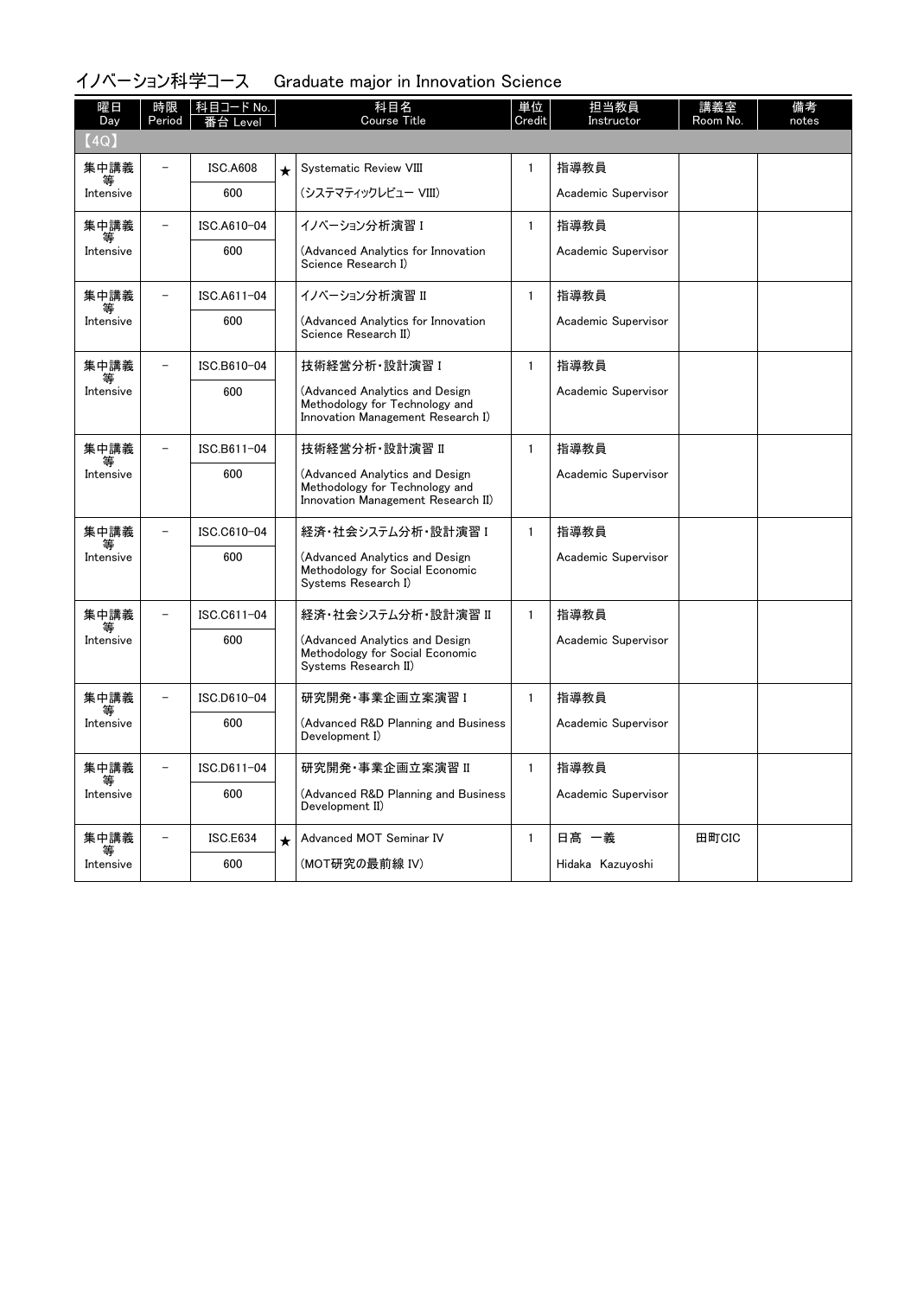技術経営専門職学位課程 Graduate major in Technology and Innovation Management

| 曜日<br>Day         | 時限<br>Period             | │科目コード No.<br>番台 Level |            | 科目名<br><b>Course Title</b>                                                    | 単位<br>Credit   | 担当教員<br>Instructor                                        | 講義室<br>Room No.     | 備考<br>notes                                       |
|-------------------|--------------------------|------------------------|------------|-------------------------------------------------------------------------------|----------------|-----------------------------------------------------------|---------------------|---------------------------------------------------|
| $(3 \sim 4Q)$     |                          |                        |            |                                                                               |                |                                                           |                     |                                                   |
| 集中講義<br>Intensive | $9 - 10$                 | <b>TIM.C532</b><br>500 | $\star$    | Research, Development, Test &<br>Evaluation of Advanced/Defense<br>Technology | $\mathbf{1}$   | 池上 雅子<br>Ghoshroy Subrata                                 | W933                | $O(3 \sim 4Q)$<br>10/13-1/5の木<br><del>曜日に実施</del> |
|                   |                          |                        |            | (先端/防衛技術の研究・開発・試験・評<br>価の政策分析)                                                |                | Ikegami Masako                                            |                     | 10/6-12/8の<br>木曜日に実施                              |
| 講究等               | $\overline{\phantom{0}}$ | <b>TIM.Z492</b>        |            | 技術経営講究F1                                                                      | $\overline{2}$ | 指導教員                                                      | <del>田町CIC913</del> | $O(3 \sim 4Q)$                                    |
| Seminar           |                          | 400                    |            | (Seminar on Technology and<br>Innovation Management F1)                       |                | Academic Supervisor                                       | 田町CIC812            |                                                   |
| 講究等<br>Seminar    | $\overline{\phantom{0}}$ | <b>TIM.Z592</b>        |            | 技術経営講究F2                                                                      | $\overline{2}$ | 指導教員                                                      |                     | $O(3 \sim 4Q)$                                    |
|                   |                          | 500                    |            | (Seminar on Technology and<br>Innovation Management F2)                       |                | Academic Supervisor                                       |                     |                                                   |
| (3Q)              |                          |                        |            |                                                                               |                |                                                           |                     |                                                   |
| 月<br>Mon          | $11 - 12$                | <b>TIM.B416</b>        |            | 経営組織論 I                                                                       | $\mathbf{1}$   | 辻本 将晴                                                     | 田町CIC913            | <b>ACEEES</b>                                     |
|                   |                          | 400                    |            | (Organizational Management I)                                                 |                | Tsujimoto Masaharu                                        |                     |                                                   |
| 月<br>Mon          | $11 - 12$                | <b>TIM.C516</b>        |            | 情報・サービスと経済・社会システム I                                                           | $\mathbf{1}$   | 比嘉 邦彦<br>日高 一義                                            | 田町CIC812            | <b>ACEEES</b>                                     |
|                   |                          | 500                    |            | (Information and Service Science for<br>Social System I)                      |                | Higa Kunihiko<br>Hidaka Kazuyoshi                         |                     |                                                   |
| 火                 | $9 - 10$                 | <b>TIM.B515</b>        |            | プロダクト・サービスデザイン I                                                              | $\mathbf{1}$   | 藤村 修三                                                     | 田町CIC913            | <b>ACEEES</b>                                     |
| Tue               |                          | 500                    |            | (Product-Service Design I)                                                    |                | 日髙 一義<br>Fujimura Shuzo<br>Hidaka Kazuyoshi               |                     |                                                   |
| 火                 | $11 - 12$                | <b>TIM.B412</b>        |            | R&D戦略 I                                                                       | $\mathbf{1}$   | 藤村 修三                                                     | 田町CIC913            | <b>ACEEES</b>                                     |
| Tue               |                          | 400                    |            | (Strategic Management for Research<br>and Development I)                      |                | Fujimura Shuzo                                            |                     |                                                   |
| 水<br>Wed          | $9 - 12$                 | <b>TIM.D513</b>        |            | イノベーション実践ヤミナー II                                                              | $\mathbf{1}$   | 藤村 修三<br>橋本 正洋 ほか                                         | 田町CIC913            | □<br>隔週開講                                         |
|                   |                          | 500                    |            | (Practical Lectures on Innovation II)                                         |                | Fujimura Shuzo<br>Hashimoto Masahiro<br>et al             |                     | <b>ACEEES</b>                                     |
| 水                 | $9 - 12$                 | <b>TIM.D514</b>        |            | 経営者論セミナー I                                                                    | $\mathbf{1}$   | 藤村 修三                                                     | 田町CIC913            | $\Box$                                            |
| Wed               |                          | 500                    |            | (Lectures by Business Leaders I)                                              |                | 橋本 正洋 ほか<br>Fujimura Shuzo<br>Hashimoto Masahiro<br>et al |                     | 隔週開講<br><b>ACEEES</b>                             |
| 木                 | $9 - 10$                 | <b>TIM.C412</b>        | $\bigstar$ | Innovation System I                                                           | $\mathbf{1}$   | 宮崎 久美子                                                    | W936                | <b>ACEEES</b>                                     |
| Thu               |                          | 400                    |            | (イノベーションシステム I)                                                               |                | Miyazaki Kumiko                                           | W932                |                                                   |
| 木                 | $11 - 12$                | <b>TIM.A534</b>        |            | コーポレートファイナンスI                                                                 | $\mathbf{1}$   | 神津 友武                                                     | W936                |                                                   |
| Thu               |                          | 500                    |            | (Corporate Finance I)                                                         |                | Kozu Tomotake                                             |                     |                                                   |
| 木                 | $11 - 12$                | <b>TIM.C510</b>        | $\star$    | Science, Technology and Innovation                                            | $\mathbf{1}$   | 池上 雅子                                                     | W933                | <b>ACEEES</b>                                     |
| Thu               |                          | 500                    |            | Policy Analysis I<br>(科学技術政策分析 I)                                             |                | Ikegami Masako                                            |                     |                                                   |
| 金<br>Fri          | $9 - 10$                 | <b>TIM.C514</b>        |            | バイオ医療技術と経済・社会システム I                                                           | $\mathbf{1}$   | 仙石 愼太郎                                                    | 田町CIC711            | <b>ACEEES</b>                                     |
|                   |                          | 500                    |            | (Biomedical Technology and Social<br>System I)                                |                | Sengoku Shintaro                                          |                     |                                                   |
| 金<br>Fri          | $11 - 12$                | <b>ESD.C501</b>        |            | コミュニケーションデザイン論                                                                | $\overline{2}$ | 西條 美紀                                                     | CIC812              | <b>ACEEES</b>                                     |
|                   |                          | 500                    |            | (Communication Design: Theory &<br>Practice)                                  |                | Saijo Miki                                                |                     |                                                   |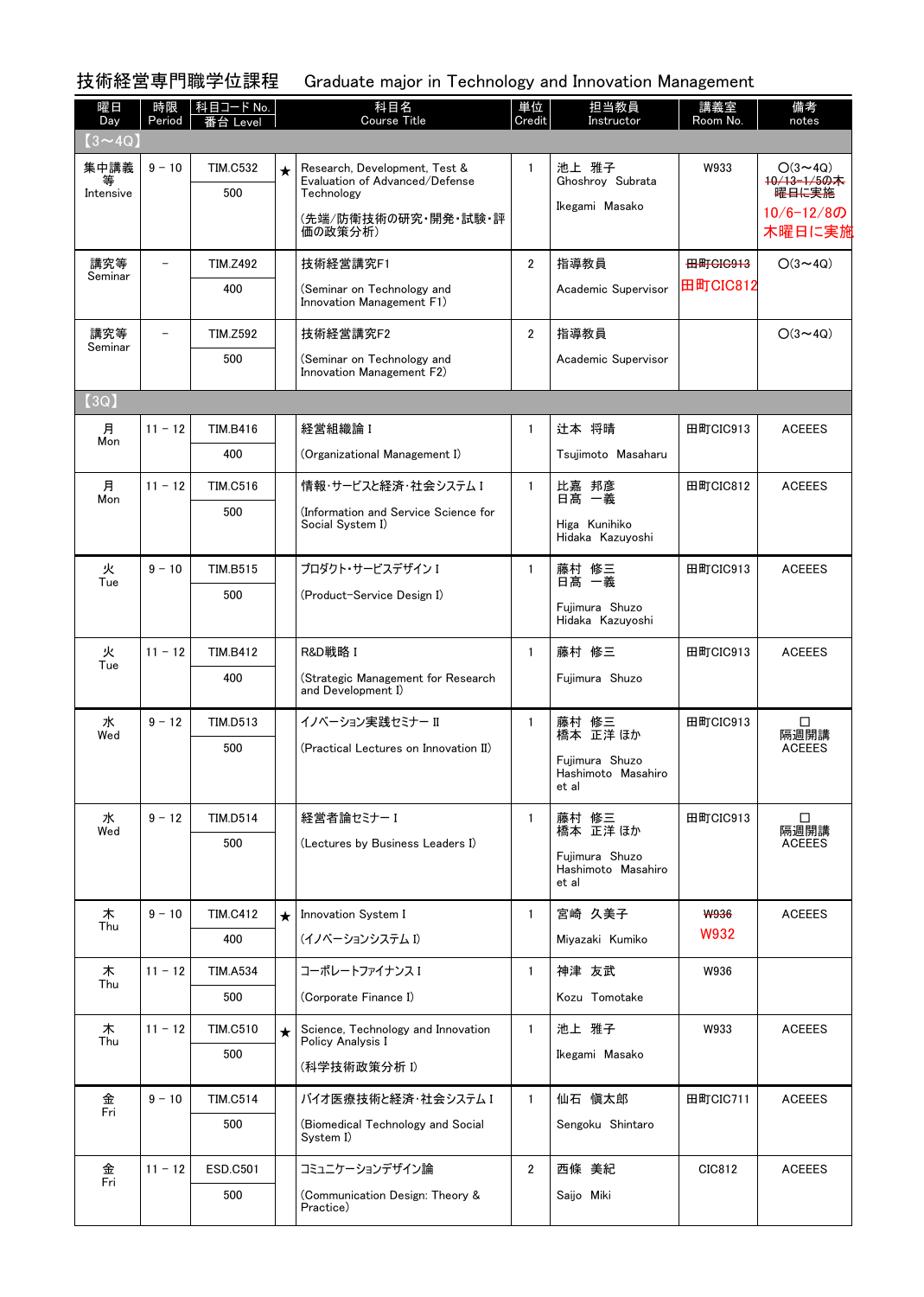技術経営専門職学位課程 Graduate major in Technology and Innovation Management

| 曜日<br>Day    | 時限<br>Period | │科目コード No.<br>番台 Level | 科目名<br><b>Course Title</b>                                                     | 単位<br>Credit | 担当教員<br>Instructor                                        | 講義室<br>Room No. | 備考<br>notes           |
|--------------|--------------|------------------------|--------------------------------------------------------------------------------|--------------|-----------------------------------------------------------|-----------------|-----------------------|
| (3Q)         |              |                        |                                                                                |              |                                                           |                 |                       |
| 金<br>Fri     | $11 - 12$    | <b>TIM.D516</b>        | アントレプレナーシップと事業創成 I                                                             | $\mathbf{1}$ | 仙石 愼太郎<br>※ 末松 千尋                                         | 田町CIC711        | <b>ACEEES</b>         |
|              |              | 500                    | (Entrepreneurship and Business<br>Development I)                               |              | Sengoku Shintaro<br>X Suematsu Chihiro                    |                 |                       |
| 土            | $1 - 2$      | <b>TIM.A510</b>        | 社会シミュレーション I                                                                   | $\mathbf{1}$ | 中丸 麻由子                                                    | <b>田町GIG913</b> | <b>ACEEES</b>         |
| Sat          |              | 500                    | (Social Simulation I)                                                          |              | Nakamaru Mayuko                                           | 田町CIC812        |                       |
| 土<br>Sat     | $5 - 6$      | <b>TIM.A410</b>        | イノベーションのための知識工学 I                                                              | $\mathbf{1}$ | 梶川 裕矢                                                     | 田町CIC913        | <b>ACEEES</b>         |
|              |              | 400                    | (Knowledge Engineering for Innovation<br>I)                                    |              | Kajikawa Yuya                                             |                 |                       |
| 土            | $5 - 6$      | <b>TIM.A530</b>        | 技術者倫理 I                                                                        | $\mathbf{1}$ | 中村 昌允                                                     | 田町CIC812        |                       |
| Sat          |              | 500                    | (Engineering Ethics I)                                                         |              | Nakamura Masayoshi                                        |                 |                       |
| 土<br>Sat     | $7 - 8$      | <b>TIM.B401</b>        | 技術経営概論                                                                         | $\mathbf{1}$ | 辻本 将晴                                                     | 田町CIC913        | <b>ACEEES</b>         |
|              |              | 400                    | (Introduction to Technology and<br>Innovation Management)                      |              | Tsujimoto Masaharu                                        |                 |                       |
| 土<br>Sat     | $7 - 8$      | <b>TIM.C512</b>        | エネルギー技術と経済・社会システム I                                                            | $\mathbf{1}$ | 後藤 美香<br>※ 末吉 俊幸                                          | 田町CIC711        | <b>ACEEES</b>         |
|              |              | 500                    | (Energy Technology and Social System<br>I)                                     |              | Goto Mika<br><b>X</b> Sueyoshi<br>Toshiyuki               |                 |                       |
| 土<br>Sat     | $9 - 10$     | <b>TIM.B517</b>        | 知的財産・標準化マネジメント I                                                               | $\mathbf{1}$ | 橋本 正洋<br>田辺 孝二 ほか                                         | 田町CIC913        | <b>ACEEES</b>         |
|              |              | 500                    | (Management of Intellectual Property<br>and Standardization I)                 |              | Hashimoto Masahiro<br>Tanabe Koji et al                   |                 |                       |
| 土<br>Sat     | $9 - 10$     | <b>TIM.B521</b>        | 組織戦略とICT I                                                                     | $\mathbf{1}$ | 比嘉 邦彦                                                     | 田町CIC812        | <b>ACEEES</b>         |
|              |              | 500                    | (Information and Communication<br>Technology for Organizational<br>Strategy I) |              | Higa Kunihiko                                             |                 |                       |
| インターン<br>シップ |              | <b>TIM.D412</b>        | 技術経営インターンシップ III                                                               | $\mathbf{1}$ | 各教員                                                       |                 |                       |
| Internship   |              | 400                    | (Technology and Innovation<br>Management Internship III)                       |              | Academic Supervisor                                       |                 |                       |
| インターン<br>シップ |              | <b>TIM.D520</b>        | 技術経営インターンシップ VII                                                               | 3            | 各教員                                                       |                 |                       |
| Internship   |              | 500                    | (Technology and Innovation<br>Management Internship VII)                       |              | Academic Supervisor                                       |                 |                       |
| [4Q]         |              |                        |                                                                                |              |                                                           |                 |                       |
| 月<br>Mon     | $11 - 12$    | <b>TIM.B417</b>        | 経営組織論 II                                                                       | $\mathbf{1}$ | 辻本 将晴                                                     | 田町CIC913        | <b>ACEEES</b>         |
|              |              | 400                    | (Organizational Management II)                                                 |              | Tsuiimoto Masaharu                                        |                 |                       |
| 火<br>Tue     | $11 - 12$    | <b>TIM.B413</b>        | R&D戦略 II                                                                       | 1            | 藤村 修三                                                     | 田町CIC913        | <b>ACEEES</b>         |
|              |              | 400                    | (Strategic Management for Research<br>and Development II)                      |              | Fujimura Shuzo                                            |                 |                       |
| 火<br>Tue     | $11 - 12$    | <b>TIM.C517</b>        | 情報・サービスと経済・社会システム Ⅱ                                                            | $\mathbf{1}$ | 日髙 一義<br>比嘉 邦彦                                            | 田町CIC711        | <b>ACEEES</b>         |
|              |              | 500                    | (Information and Service Science for<br>Social System II)                      |              | Hidaka Kazuyoshi<br>Higa Kunihiko                         |                 |                       |
| 水            | $9 - 12$     | <b>TIM.D515</b>        | 経営者論セミナー II                                                                    | $\mathbf{1}$ | 藤村 修三                                                     | 田町CIC913        | □                     |
| Wed          |              | 500                    | (Lectures by Business Leaders II)                                              |              | 橋本 正洋 ほか<br>Fujimura Shuzo<br>Hashimoto Masahiro<br>et al |                 | 隔週開講<br><b>ACEEES</b> |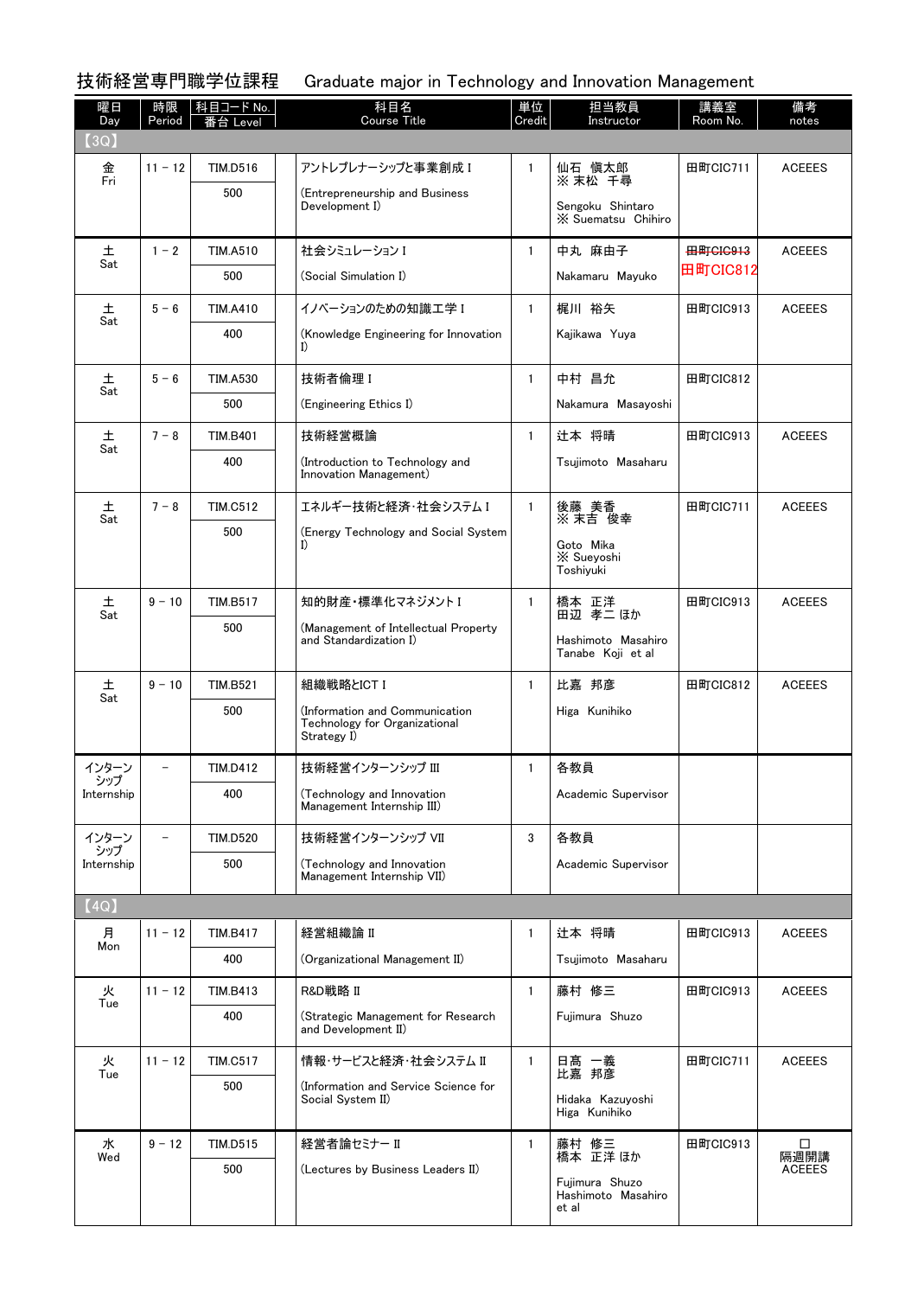## 技術経営専門職学位課程 Graduate major in Technology and Innovation Management

| 曜日<br>Day | 時限<br>Period | │科目コード No.<br>≸台 Level |         | 科目名<br><b>Course Title</b>                                                      | 単位<br>Credit   | 担当教員<br>Instructor                      | 講義室<br>Room No.     | 備考<br>notes   |
|-----------|--------------|------------------------|---------|---------------------------------------------------------------------------------|----------------|-----------------------------------------|---------------------|---------------|
| (4Q)      |              |                        |         |                                                                                 |                |                                         |                     |               |
| 木<br>Thu  | $9 - 10$     | <b>TIM.C413</b>        | $\star$ | Innovation System II                                                            | $\mathbf{1}$   | 宮崎 久美子                                  | <b>W936</b>         | <b>ACEEES</b> |
|           |              | 400                    |         | (イノベーションシステム II)                                                                |                | Miyazaki Kumiko                         | W932                |               |
| 木<br>Thu  | $11 - 12$    | <b>TIM.A535</b>        |         | コーポレートファイナンス II                                                                 | $\mathbf{1}$   | 神津 友武                                   | W936                |               |
|           |              | 500                    |         | (Corporate Finance II)                                                          |                | Kozu Tomotake                           |                     |               |
| 木<br>Thu  | $11 - 12$    | <b>TIM.C511</b>        | $\star$ | Science, Technology and Innovation<br>Policy Analysis II                        | $\mathbf{1}$   | 池上 雅子                                   | W933                | <b>ACEEES</b> |
|           |              | 500                    |         | (科学技術政策分析 Ⅱ)                                                                    |                | Ikegami Masako                          |                     |               |
| 金         | $9 - 10$     | <b>TIM.C515</b>        |         | バイオ医療技術と経済・社会システム II                                                            | $\mathbf{1}$   | 仙石 慎太郎                                  | 田町CIC711            | <b>ACEEES</b> |
| Fri       |              | 500                    |         | (Biomedical Technology and Social                                               |                | Sengoku Shintaro                        |                     |               |
|           |              |                        |         | System II)                                                                      |                |                                         |                     |               |
| 金<br>Fri  | $11 - 12$    | <b>TIM.D517</b>        |         | アントレプレナーシップと事業創成 II                                                             | $\mathbf{1}$   | 仙石 慎太郎<br>※ 末松 千尋                       | 田町CIC711            | <b>ACEEES</b> |
|           |              | 500                    |         | (Entrepreneurship and Business<br>Development II)                               |                | Sengoku Shintaro<br>X Suematsu Chihiro  |                     |               |
| 土         | $1 - 2$      | <b>TIM.A511</b>        |         | 社会シミュレーション II                                                                   | $\mathbf{1}$   | 中丸 麻由子                                  | <del>田町CIC913</del> | <b>ACEEES</b> |
| Sat       |              | 500                    |         | (Social Simulation II)                                                          |                | Nakamaru Mayuko                         | 田町CIC812            |               |
| 土         | $3 - 4$      | <b>TIM.D401</b>        |         | リサーチリテラシー演習 I                                                                   | $\mathbf{1}$   | 佐堀 大輔                                   | 田町CIC711            |               |
| Sat       |              | 400                    |         | (Exercises in Research Literacy I)                                              |                | 比嘉 邦彦<br>Sahori Daisuke                 |                     |               |
|           |              |                        |         |                                                                                 |                | Higa Kunihiko                           |                     |               |
| 土<br>Sat  | $5 - 6$      | <b>TIM.A411</b>        |         | イノベーションのための知識工学 II                                                              | $\mathbf{1}$   | 梶川 裕矢                                   | 田町CIC913            | <b>ACEEES</b> |
|           |              | 400                    |         | (Knowledge Engineering for Innovation<br>$_{II}$                                |                | Kajikawa Yuya                           |                     |               |
| 土         | $5 - 6$      | <b>TIM.A531</b>        |         | 技術者倫理 II                                                                        | $\mathbf{1}$   | 中村 昌允                                   | 田町CIC812            |               |
| Sat       |              | 500                    |         | (Engineering Ethics II)                                                         |                | Nakamura Masayoshi                      |                     |               |
| 土         | $7 - 8$      | <b>TIM.B522</b>        |         | 組織戦略とICT II                                                                     | 1              | 比嘉 邦彦                                   | 田町CIC812            | <b>ACEEES</b> |
| Sat       |              | 500                    |         | (Information and Communication<br>Technology for Organizational<br>Strategy II) |                | Higa Kunihiko                           |                     |               |
| 土<br>Sat  | $7 - 8$      | <b>TIM.C513</b>        |         | エネルギー技術と経済・社会システム II                                                            | $\mathbf{1}$   | 後藤 美香<br>※ 末吉 俊幸                        | 田町CIC913            | <b>ACEEES</b> |
|           |              | 500                    |         | (Energy Technology and Social System<br>$_{\rm II}$                             |                | Goto Mika                               |                     |               |
|           |              |                        |         |                                                                                 |                | X Sueyoshi<br>Toshiyuki                 |                     |               |
| 土<br>Sat  | $9 - 10$     | TIM.B516               |         | プロダクト・サービスデザイン II                                                               | $\mathbf{1}$   | 藤村 修三<br>日髙 一義                          | 田町CIC711            | <b>ACEEES</b> |
|           |              | 500                    |         | (Product-Service Design II)                                                     |                | Fujimura Shuzo                          |                     |               |
|           |              |                        |         |                                                                                 |                | Hidaka Kazuyoshi                        |                     |               |
| 土<br>Sat  | $9 - 10$     | TIM.B518               |         | 知的財産・標準化マネジメント II                                                               | $\mathbf{1}$   | 橋本 正洋<br>田辺 孝二 ほか                       | 田町CIC913            | <b>ACEEES</b> |
|           |              | 500                    |         | (Management of Intellectual Property<br>and Standardization II)                 |                | Hashimoto Masahiro<br>Tanabe Koji et al |                     |               |
| 集中講義      |              | <b>TIM.B530</b>        |         | サービス・ビジネスのイノベーション特論                                                             | $\overline{2}$ | ※丸山 文宏                                  | 田町CIC               |               |
| Intensive |              | 500                    |         | (Innovation for service business)                                               |                | X Maruyama<br>Fumihiro                  |                     |               |